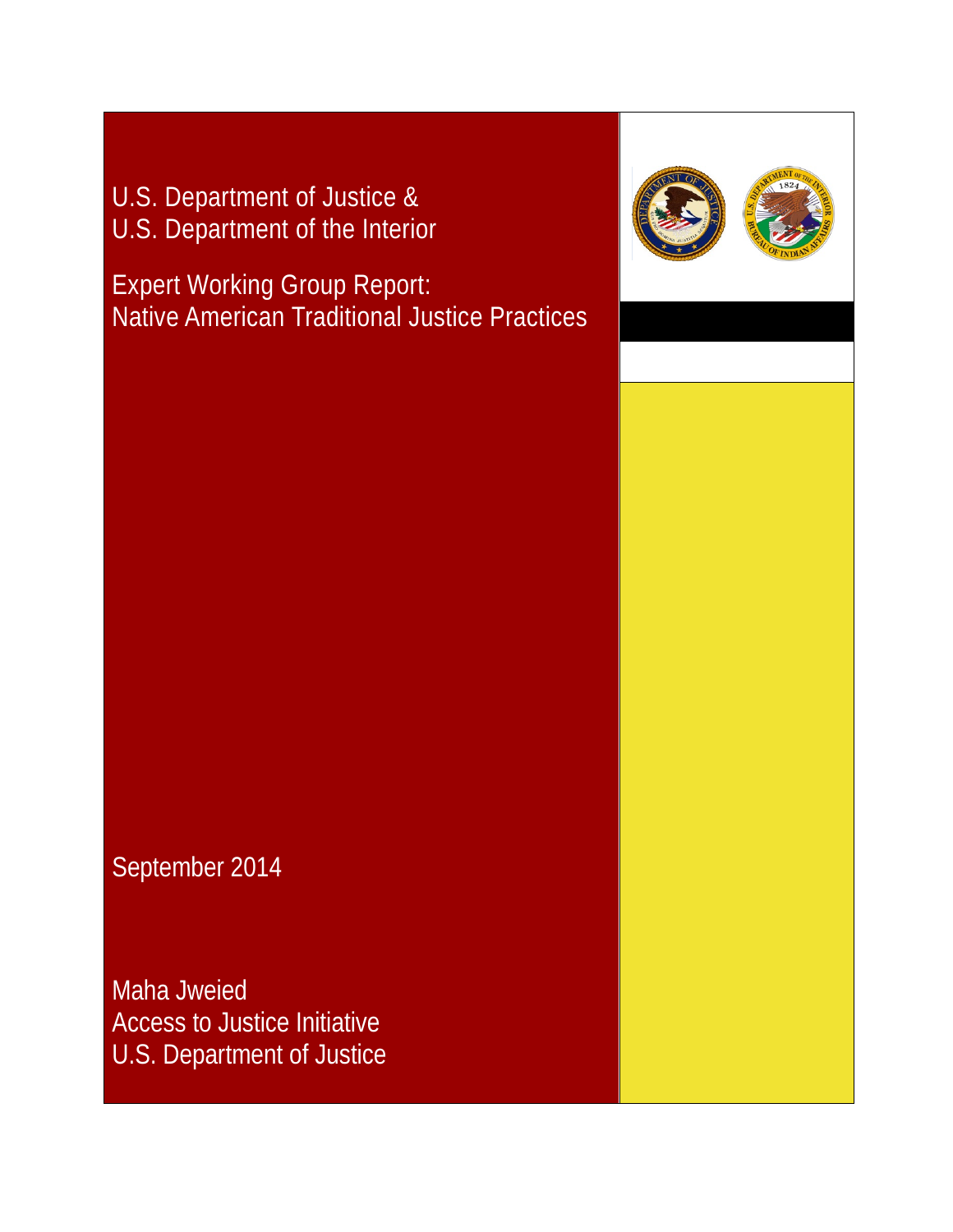# AUTHOR'S NOTE

The group of experts that assembled in April 2013 came well prepared to discuss Native American traditional justice practices and the Federal efforts needed to support them. I would like to thank all of the attendees for taking time out of their busy schedules and arriving ready to explore the issues. Without their willingness to participate in open and frank discussions, this meeting would not have been the success that it was.

I would like to extend my deepest thanks to Tricia Tingle, Associate Director of the Bureau of Indian Affairs' Office of Justice Services – Tribal Justice Support, for her partnership in this effort. This meeting was jointly sponsored and supported by her office and the Access to Justice Initiative (ATJ) and would not have been possible without her leadership and commitment to supporting all forms of Tribal justice systems.

I would like to thank my colleagues at ATJ – specifically Deborah Leff, Karen Lash, Melanca Clark, Silvia Dominguez-Reese, Daniel Olmos, Bob Bullock, and Jenni Katzman – for their support throughout the planning of the meeting and preparation of this report. Special thanks to ATJ Office Manager Stephan Matthews, without whom the meeting would not have been possible, and to ATJ's legal interns Lindsey Vawter and Geraldine McIntyre, for their careful note taking.

While this report is primarily a summary of the proceedings, in some instances we have included participants' statements unedited. The points of view or opinions contained in the report are those of the expert working group and do not necessarily represent the views of the author or the official position or policies of the U.S. Department of Justice or the U.S. Department of the Interior.

For more information about the Access to Justice Initiative, please visit <http://www.justice.gov/atj/> and for more information about the Office of Justice Services – Tribal Justice Support, please visit [http://www.bia.gov/WhoWeAre/BIA/OJS/ojs-services/ojs](http://www.bia.gov/WhoWeAre/BIA/OJS/ojs-services/ojs-tjs/index.htm)tis/index.htm.

Maha Jweied Acting Deputy Counselor Access to Justice Initiative U.S. Department of Justice Washington, DC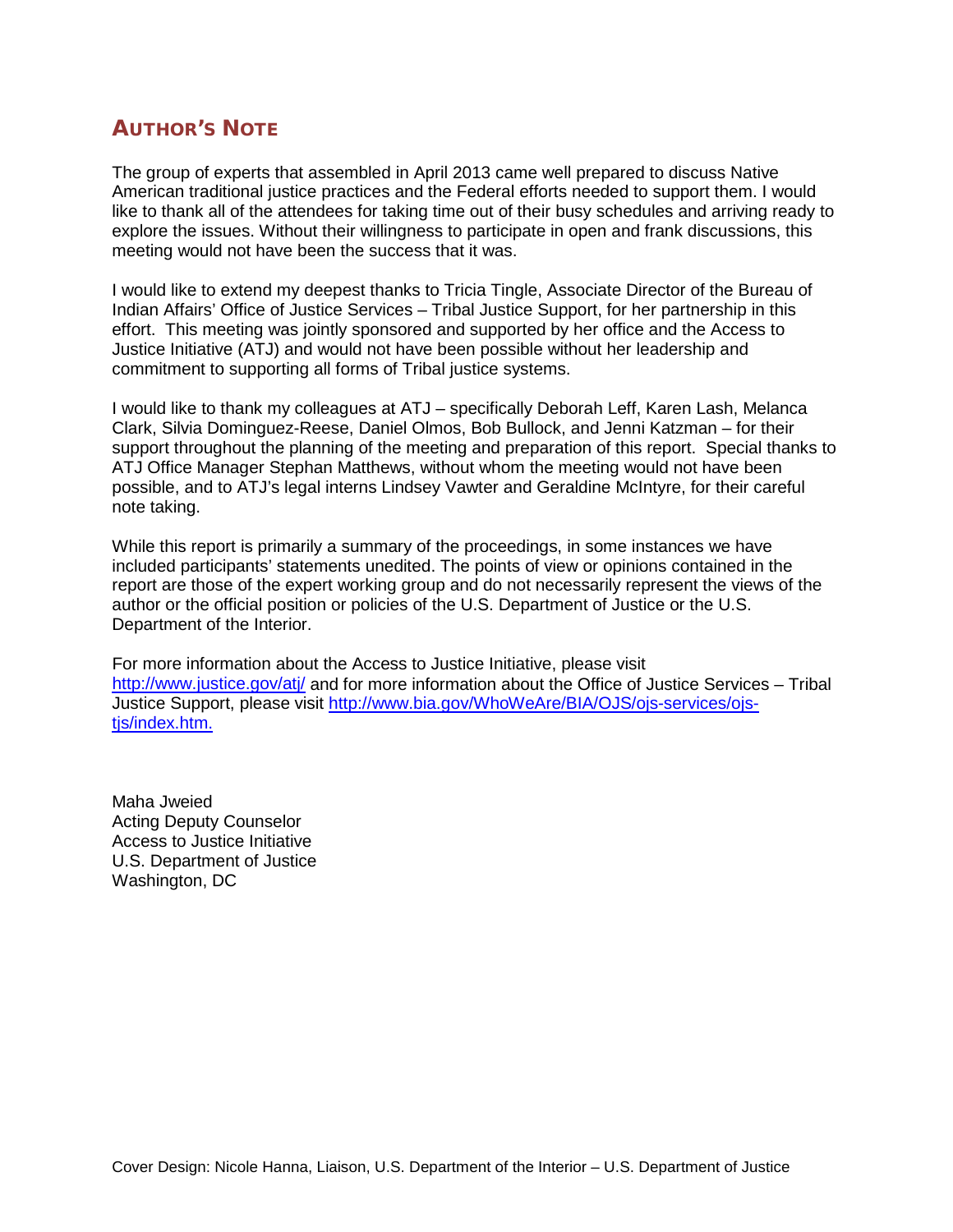# *Dedication*

*This report is dedicated to the memory of our dear colleague Gaye Tenoso, Deputy Director of the U.S. Department of Justice's Office of Tribal Justice. May her dedication and commitment to protecting the rights of Native Americans and the sovereignty of Tribal nations guide us in our efforts to support indigenous justice.*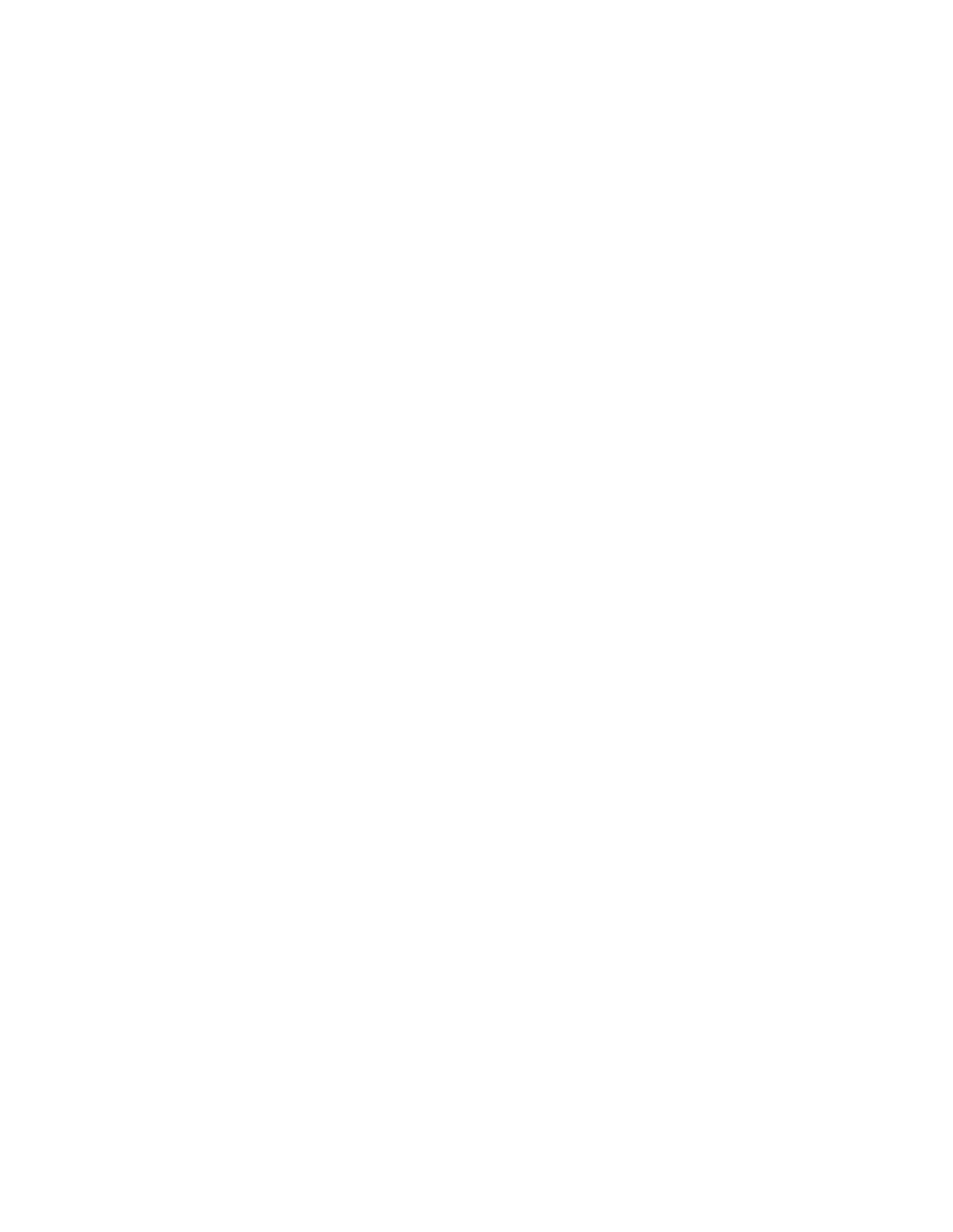# <span id="page-4-3"></span>EXECUTIVE SUMMARY

Throughout the United States, the term "traditional justice" is often associated with an adversarial court-based model of justice. But for American indigenous communities the term signifies a history and culture that evolved separate from judges in black robes. These systems are often based on restoring harmony and peace to the victim and community – while still including elements of offender accountability.

In April 2013, the U.S. Department of Justice's (DOJ) Access to Justice Initiative (ATJ) and the U.S. Department of the Interior's (DOI) Bureau of Indian Affairs' Office of Justice Services – Tribal Justice Support (TJS) jointly convened an Expert Working Group (EWG) on the use of traditional Native American justice interventions to respond to criminal and delinquent behavior.

The meeting was held in furtherance of the Tribal Law and Order Act's mandate that both Departments work with Tribal court systems to develop a plan to address alternatives to incarceration.<sup>[1](#page-4-0)</sup> The meeting also evidenced the Administration's commitment to Tribal sovereignty by recognizing and showcasing the importance of traditional Tribal custom.

The meeting brought together 14 experts from multidisciplinary communities, including judges, researchers, government officials and advocates with experience and knowledge in the use of traditional justice practices primarily within indigenous communities, for a one-day roundtable meeting.<sup>[2](#page-4-1)</sup> The experts were asked to provide short presentations on the traditional justice intervention that they lead in their community or about which they are knowledgeable. The majority of the participants were from the United States, but a Canadian expert was also invited given the shared history and culture of the U.S. Native American and Canadian Aboriginal populations.

Representatives of Federal agencies that support the use of traditional practices, such as DOJ's Bureau of Justice Assistance, DOJ's Office of Juvenile Justice and Delinquency Prevention, and the U.S. Department of Health and Human Services Substance Abuse and Mental Health Services Administration, observed the EWG.

In recognition of the United States' support of the United Nations Declaration on the Rights of Indigenous Peoples and its provisions that support the traditions and customs of indigenous communities and Nations, including Article  $5<sup>3</sup>$  $5<sup>3</sup>$  $5<sup>3</sup>$  Professor James Anaya, the United Nations Special Rapporteur on the Rights of Indigenous Peoples, delivered the keynote remarks on the Declaration and its aspirations.

<span id="page-4-0"></span><sup>1</sup> Tribal Law and Order Act, 25 U.S.C. § 2802 (2010). *See also* Indian Law and Order Commission, *A Roadmap for Making Native America Safer*, Chapter 5: Detention and Alternatives: Coming Full Circle, from Crow Dog to TLOA and VAWA (Nov. 2013), available at [http://www.aisc.ucla.edu/iloc/report/index.html.](http://www.aisc.ucla.edu/iloc/report/index.html)

<span id="page-4-1"></span> $2$  The participant list can be found at Appendix B.

<span id="page-4-2"></span> $3$  The Declaration asserts the right of indigenous peoples "to maintain and strengthen their distinct political, **legal**, economic, social and cultural institutions." Article 5 (emphasis added).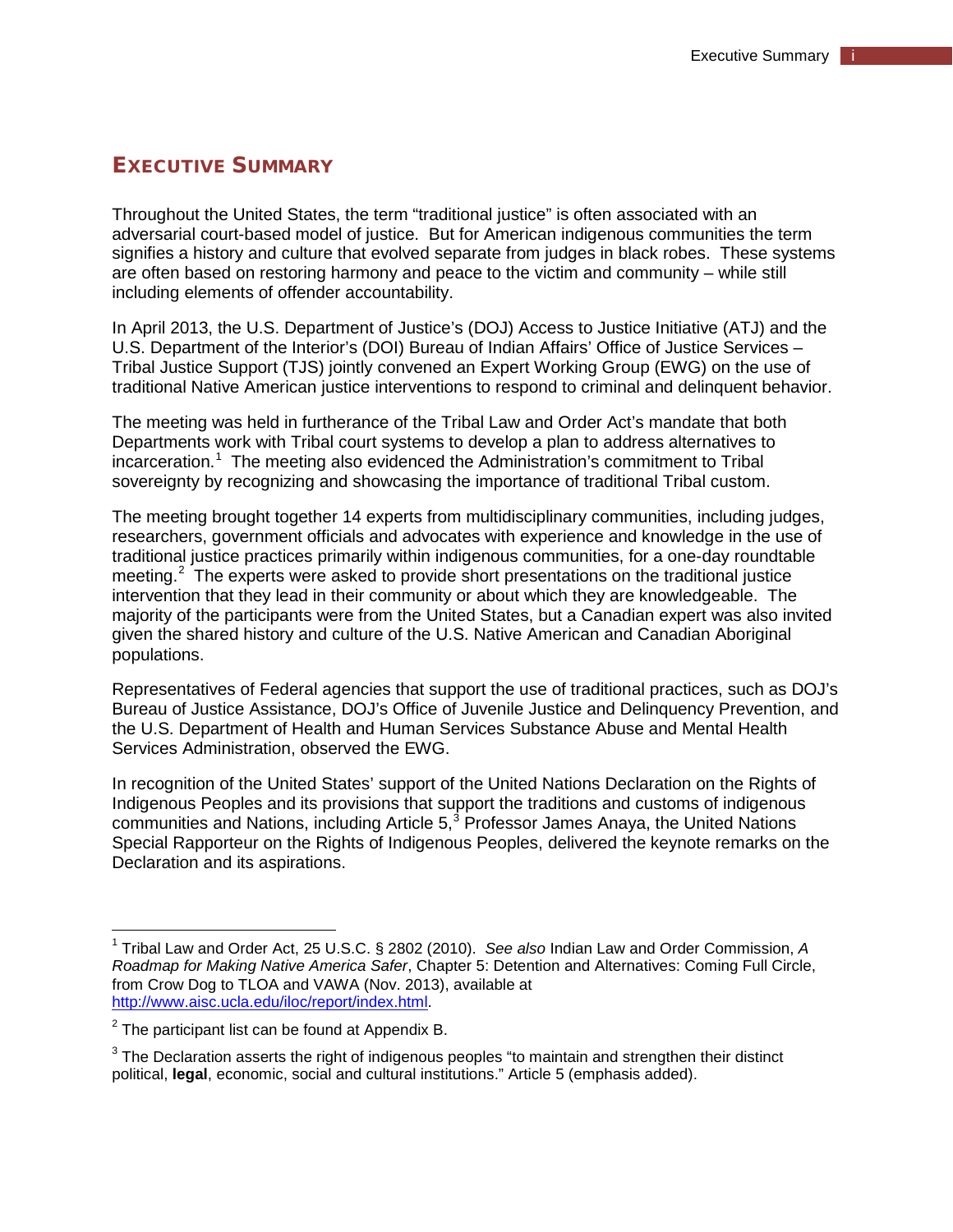The goals of the workshop included:

- Suggesting Federal priorities to support traditional justice,
- $\cdot$  Identifying alternatives to incarceration based on Native American traditional practices, &
- $\div$  Identifying ways that tribes and the Federal government can support traditional justice for both Native American and non-Native American communities.

Participants engaged in facilitated discussions around the following panels:

- Framing the Issue: Traditional Justice Practices of Native American Communities,
- Examples of Successful Traditional Justice Practices,
- Overcoming Challenges to Building Successful Programs, &
- $\div$  The Future of these Programs.<sup>[4](#page-5-0)</sup>

At the conclusion of the facilitated discussions, the EWG put forward recommendations to the Federal government as to how it could best support these practices, which were refined by the participants through electronic correspondence after the meeting.

As follow-up to the EWG, ATJ and TJS participated in the third Peacemaker's Gathering held in Sulphur, Oklahoma on April 22-24, 2014 hosted by the Chickasaw Nation. The Peacemaker's Gathering was funded in part by TJS and DOJ's Bureau of Justice Assistance. On April 22, 2014, representatives from ATJ and TJS participated in a listening session with conference participants and provided copies of the recommendations included in this report. Participants in the listening session repeated many of the same recommendations.

This report provides an overview of the EWG's discussions and recommendations. ATJ and TJS were pleased to create an opportunity for the Federal government to learn about these important practices and advance recommendations that can support the use of traditional justice throughout the country.

<span id="page-5-0"></span> $4$  The Workshop Agenda can be found at Appendix A.  $\overline{\phantom{a}}$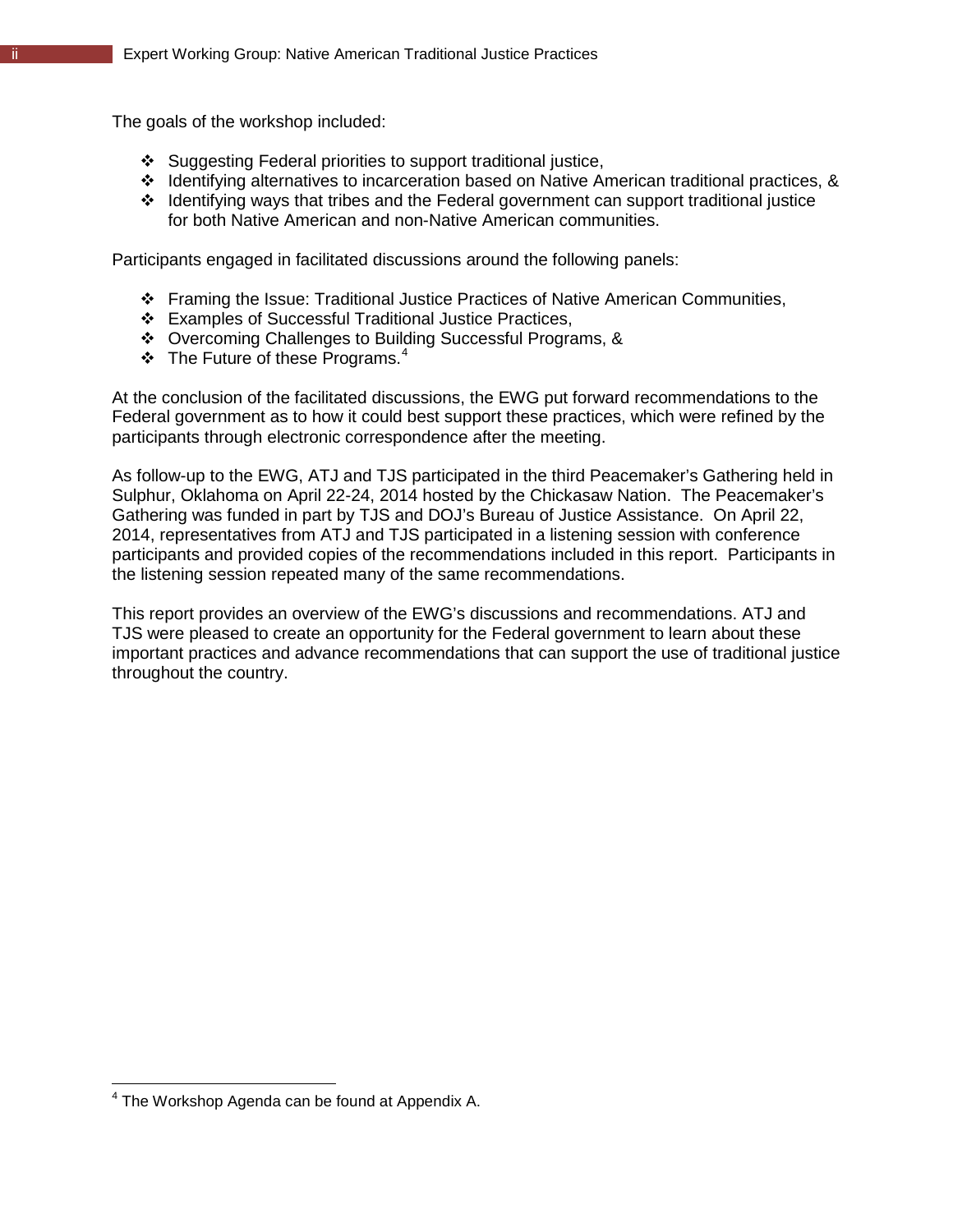# TABLE OF CONTENTS

| Appropriate Sentencing - Lessons Learned from                         |
|-----------------------------------------------------------------------|
|                                                                       |
| How to Create Sustainability - Support from Indian Legal Services  10 |
|                                                                       |
|                                                                       |
|                                                                       |
| Appropriately Measuring Success and Conducting Evaluation  12         |
|                                                                       |
|                                                                       |
|                                                                       |
|                                                                       |
|                                                                       |
|                                                                       |
|                                                                       |
| Recommendations to the Sponsoring Agencies                            |
|                                                                       |
|                                                                       |
| APPENDIX C: RECENT FEDERAL EFFORTS TO SUPPORT TRADITIONAL JUSTICE 25  |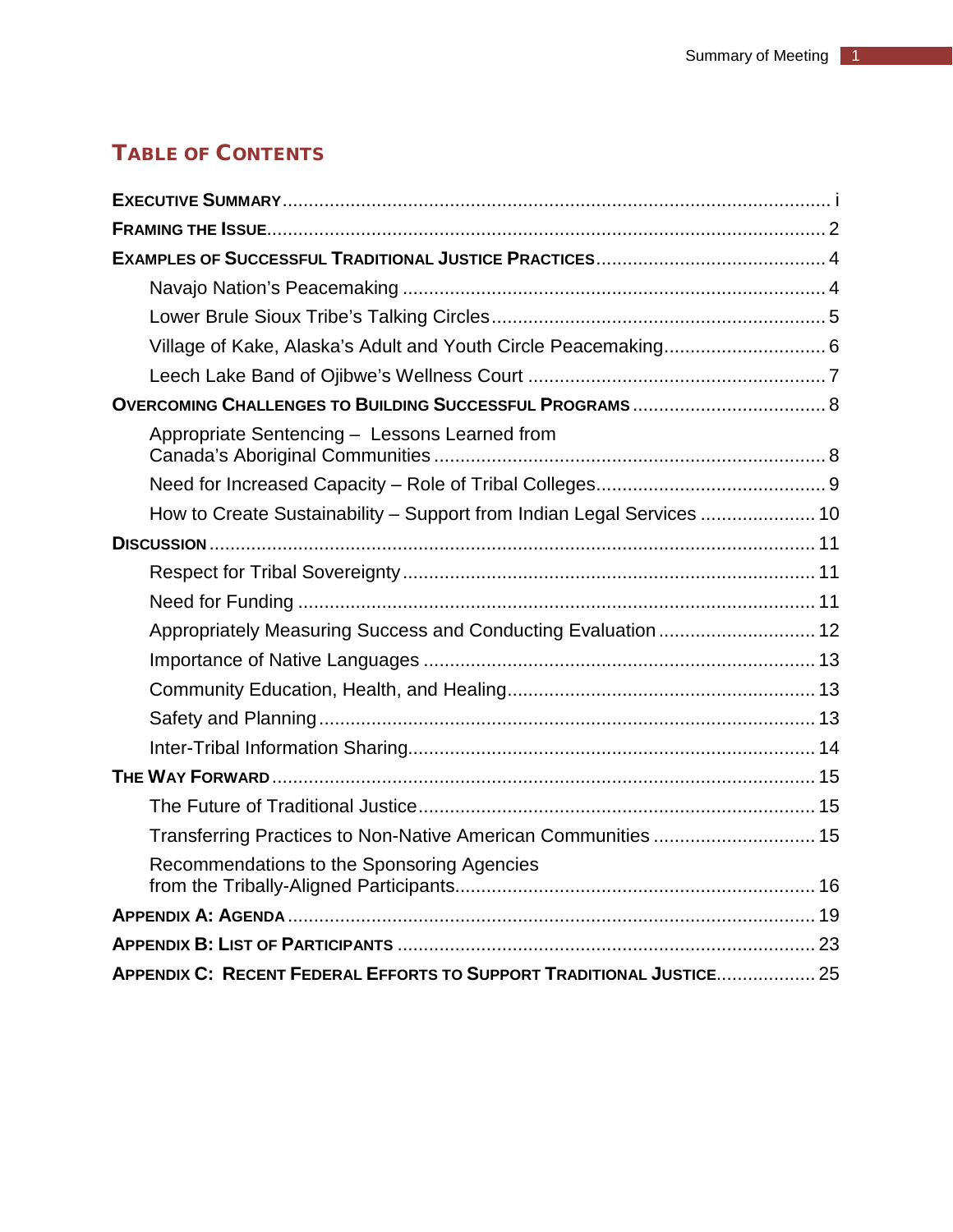# <span id="page-7-0"></span>FRAMING THE ISSUE

The EWG began with a general discussion on the history and use of traditional practices and recent efforts to support their use and integration into present-day responses to criminal and delinquent behavior. This discussion was led by Chief Justice Emeritus Robert Yazzie of the Navajo Nation, Justice Barbara Anne Smith of the Chickasaw Nation, and Steve Moore, Senior Staff Attorney of the Native American Rights Fund.

#### **Chief Justice Emeritus Robert Yazzie of the Navajo Nation**

Chief Justice Robert Yazzie opened the EWG meeting with a discussion of how Native Americans approach justice and reform. He described the traditional Navajo perspective in identifying conflict and the difficulty in addressing barriers, problems, or evil – which translates to *naayéé* in Diné. He provided his view of the barriers to improving safety in Indian Country: lack of funds for Tribal courts, fatigue in applying for discretionary grants because the money does not go where it is needed, high crime rates against Native American women, limited number of police officers, overburdened court systems, and lack of jail space. Chief Justice Yazzie noted the approach taken by the rest of the country does not fit the needs of Native American communities.

Instead, he recommended that the paradigm for justice planning should include the following four elements: (1) observation of the problem, which should include mediation, intuition, and prayer; (2) creation of a plan to approach problems from all sides, address them, and involve actors who need to be involved (*e.g.*, this expert working group); (3) discussion of the plan and carrying it out in the most effective way (which he analogized to identifying where the enemy is located and then planning a coordinated attack); and (4) reflection and evaluation to learn whether the response was successful.

He urged the participants of the EWG to talk and share their views. He noted that many know what the problems – *naayéé* – are, but the Federal response needs to be stronger.

#### **Justice Barbara Anne Smith of the Chickasaw Nation**

 $\overline{a}$ 

Justice Barbara Anne Smith discussed her efforts on behalf of the Chickasaw Nation to establish peacemaking in her community. She described the assistance of individuals represented in the EWG in guiding her through the process, which she described as lifechanging. She encouraged the EWG and individuals interested in peacemaking to become part of a peacemaking circle and stressed that one cannot simply study how it works to understand it. She described her experience teaching a seminar on peacemaking at Columbia Law School by leading her students through peacemaking sessions, which she reported her students found transformative.<sup>[5](#page-7-1)</sup> She cautioned that rather than looking to "rules" to learn about peacemaking, individuals should experience it in order to understand how to implement it.

<span id="page-7-1"></span><sup>&</sup>lt;sup>5</sup> Columbia University School of Law, Seminar in Native Peacemaking, [http://web.law.columbia.edu/courses/L8803.](http://web.law.columbia.edu/courses/L8803) Judge Smith also teaches a Peacemaking Seminar at The University of Oklahoma College of Law: [http://www.law.ou.edu/content/smith-barbara.](http://www.law.ou.edu/content/smith-barbara)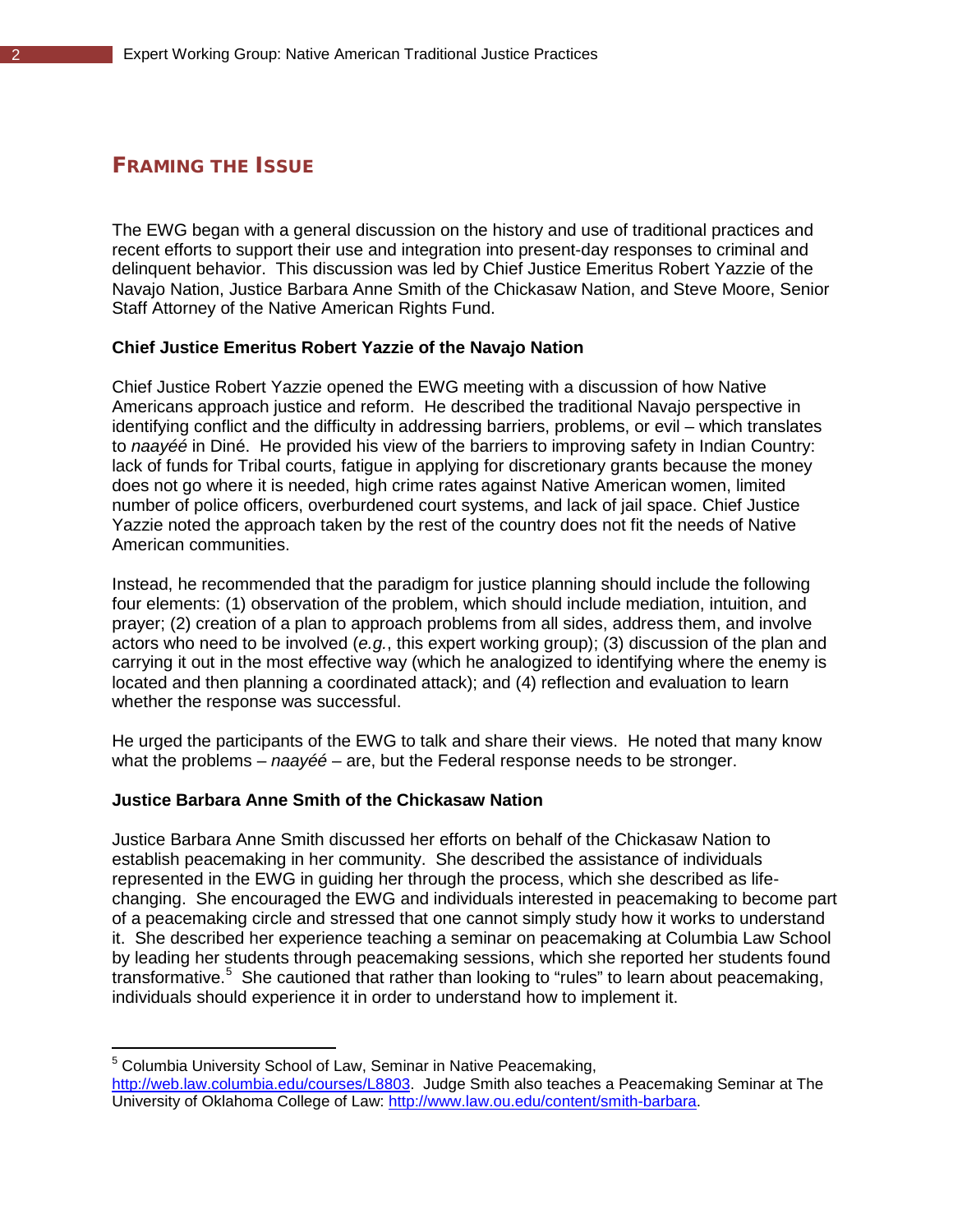She explained that from a courts' perspective, peacemaking is about healing relationships. While the adversarial system often destroys relationships by creating winners and losers, peacemaking heals. She explained that participants learn how to listen to other peoples' stories and, in doing so, allow for the healing process to unfold because there is great healing when a person actually gets to tell his or her story. She noted that this was opposite to the experience in an adversarial court, where no one actually gets to tell their story. Moreover, in a peacemaking circle, participants can invite the people they need into the circle, which makes a difference because it allows for building and healing relationships.

Justice Smith reported that the establishment of peacemaking in the Chickasaw Nation has worked very well. Those who are trained as peacemakers are committed to it. Individuals can either request peacemaking through the Supreme Court or can be referred to the process by Tribal judges, but it is not mandatory.

She noted that people often ask if peacemaking "fixed the problem," but she cautioned that that question misses the point. It is about healing relationships and when that is done, the issues fall by the wayside.

## **Steve Moore, Senior Staff Attorney, Native American Rights Fund**

Steve Moore explained that the Native American Rights Fund's (NARF) guiding principle for 44 years has been the restoration of Tribal sovereignty and Tribal justice systems. Starting in the early 1990s, NARF began to focus efforts to support traditional ways of resolving conflict. Led by the Native American Bar Association, efforts to restore peacemaking elements in Indian Country have gained traction. He noted that today Indian Country legal systems are a hybrid that blends adversarial and traditional legal traditions.

He described how the effects of the Federal government's dismantling of Tribal institutions in the late 19th and early 20th centuries continue to be felt today. That included the removal of Indian leaders from places of authority in their communities. He cautioned that the consequent loss of traditional ways of resolving conflict has not been appropriately studied or understood. Those ways, which did not need labels, existed for millennia before European contact and were valid and functional systems.

Mr. Moore described NARF's commitment to supporting the resurgence of these practices, including the launch of an Indigenous Peacemaking Initiative that grew out of a convening with Indian Legal Services and Tribal judges.<sup>[6](#page-8-0)</sup> He emphasized the necessity in creating a space for peacemakers to come together, but noted it was unclear how to support this work without hindering it. He asked the EWG to reflect on how to make a bridge—a connection between peacemaking and other aspects of criminal justice—without adversely impacting it.

 $\overline{\phantom{a}}$ 

<span id="page-8-0"></span> $6$  Native American Rights Fund, Indigenous Peacemaking Initiative's website: [http://www.narf.org/peacemaking/index.html.](http://www.narf.org/peacemaking/index.html)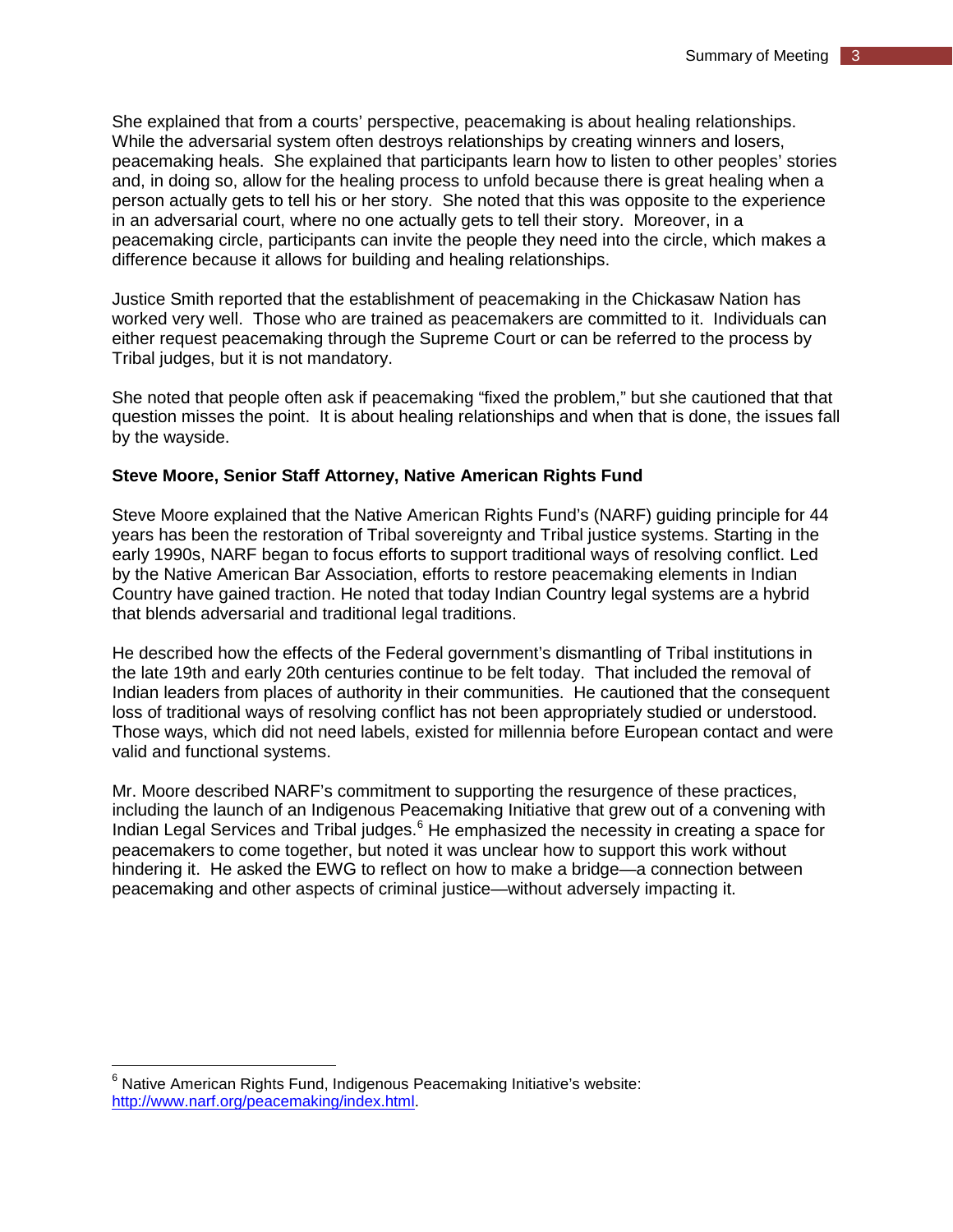# <span id="page-9-0"></span>EXAMPLES OF SUCCESSFUL TRADITIONAL JUSTICE PRACTICES

The EWG then discussed examples of successful traditional justice practices. Given the nature of a one-day convening, only a handful of specific practices were mentioned. Thus, the practices discussed below are only a representative sample and not the universe of successful traditional justice practices.

# <span id="page-9-1"></span>*Navajo Nation's Peacemaking*  **Chief Justice Herb Yazzie**

Chief Justice Herb Yazzie provided an overview of the Navajo Nation's legal system and use of traditional justice and peacemaking. He explained that Navajo law is not only traditional law, but includes modern human-created law. Traditional laws are fundamental laws of society, which work to protect younger people. He explained the importance of language, teachings, and traditional law and that there is a profound difference between the courtroom and what the elders teach. Chief Justice Yazzie explained that the judiciary's role is to help the Navajo Nation's citizens access their custom – language, ceremonies, teachings, and value system.

He explained that peacemakers are not government employees, but that the Tribal government provides a small contribution to defray the costs of peacemaking and support education about its use. Peacemaking guidelines are available online in the Diné language, where people can learn about recent developments in its practice and the theories around its use.<sup>[7](#page-9-2)</sup>

The Nation's efforts to try to improve access to the system have resulted in a joint Navajo Nation Supreme Court and Navajo Technical University project to establish a bilingual court reporter system funded by the Bureau of Indian Affairs. Transcripts can then be provided in either Diné or English, which are necessary for appellate proceedings. In the past, transcripts were prepared primarily in English because they were using non-Tribal contractors for court reporting services. When an elder or other witness spoke in Diné, the page was left blank. Chief Justice Yazzie expressed that in those instances, the judicial appellate proceeding was inadequate because the exchange in Diné was probably the most useful information offered in the entire trial. He stated that with today's technology, it should be possible to have a system that can transcribe Diné when Diné is spoken.

Chief Justice Yazzie remarked that while the Navajo Nation has a court system, and it is embedded in Navajo life, there is no reason to turn that system into a modern court – it must be compatible with traditional ways. The Nation has an ongoing process of indigenizing procedural rules. For example, when a grandmother accompanies a young person to a hearing and would like an opportunity to speak, many court rules would dictate that unless she is on the witness list, the judge should not allow her to speak. But not allowing elders and community members to speak creates a feeling that nothing was resolved. And in civil cases, people often leave the court angry and unwilling to talk to each another, which is not the Navajo way to resolve disputes.

In addition to enhancing access to justice, using traditional Navajo custom produces costsavings. The Navajo Nation is expansive, and while technology might be used to allow individuals to avoid traveling long distances to appear as witnesses, the funding needed for

 $\overline{a}$ 

<span id="page-9-2"></span><sup>7</sup> *See* The Peacemaking Program of the Navajo Nation's website: [http://www.navajocourts.org/indexpeacemaking.htm.](http://www.navajocourts.org/indexpeacemaking.htm)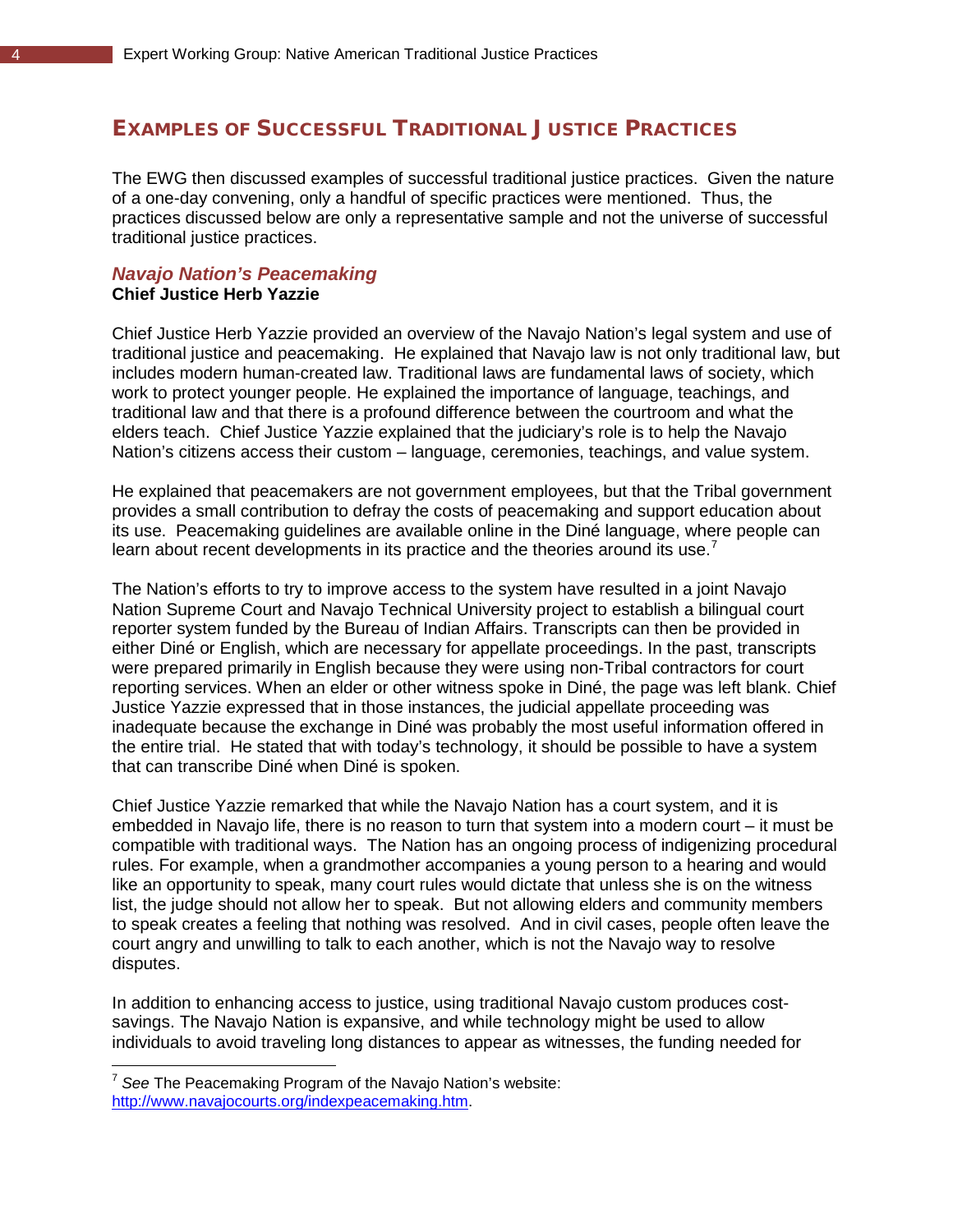these technological solutions is not available. Therefore, he urged, traditional justice practices should be used whenever possible.

The Nation is also approaching access to traditional peacemaking systems by emphasizing the need to educate the young. The Nation has established relationships with school districts so that from kindergarten to  $12<sup>th</sup>$  grade, peacemaking is available to resolve problems at school. In this way, the youth can hopefully be diverted from the courts.

Chief Justice Yazzie also expressed his belief that domestic and family matters can be more appropriately handled through peacemaking. He argued that protection orders do not solve problems for Navajos – especially if they cannot communicate to resolve issues. Through peacemaking, healing can be achieved.

Finally, he said in order for the Navajo community to survive and thrive, it is necessary to undo the oppressive system that exists, which results not only from substance abuse and alcoholism, but disrespect of the Navajo way of life. This disrespect is perpetrated by many, including Federal leaders, and impacts Navajo youth. He called for an open and public recognition of the laws and value systems that exist across the continent.

#### <span id="page-10-0"></span>*Lower Brule Sioux Tribe's Talking Circles*  **Chief Judge Lorrie Miner**

Chief Judge Lorrie Miner described the creation of a series of Talking Circles in the Lower Brule Sioux Tribal community starting in 2011. The first Talking Circle came out of a crisis when three young women attempted suicide. Out of these tragedies, Chief Judge Miner started a Girls' Talking Circle, which continues to today.

Funded by Public Law 638 monies from the Bureau of Indian Affairs, Office of Justice Services – Tribal Justice Support, the talking circle for girls has been a success. Used as a component of the girls' juvenile probation when they are adjudicated delinquent, it serves as an alternative to detention.

The talking circle provides a safe and respectful forum where the young women can share whatever is on their mind – good or bad. It can help to resolve conflict in their lives. For example, in April 2013, a young woman shared that she had been assaulted by her uncle, which resulted in an investigation that uncovered more victims and an indictment and criminal proceeding.

A key component of its success is that the girls choose, with their parents' approval, how to manage the circle. The probation officers can take the girls on field trips that are fun and safe – such as going out for pizza and a movie.

Evaluating programs such as these is hard, but Chief Judge Miner noted that the metrics they use include reduced suicide attempts and gang activity, improved school attendance and graduation rates, and an overall better compliance with probation conditions. The talking circle now includes a substance abuse counselor, who has helped some of the girls with dependency issues. And while those markers can be measured, Chief Judge Miner also notes the outcome of the talking circle itself is a measure of success: connecting troubled youth with positive role models and mentors from their community.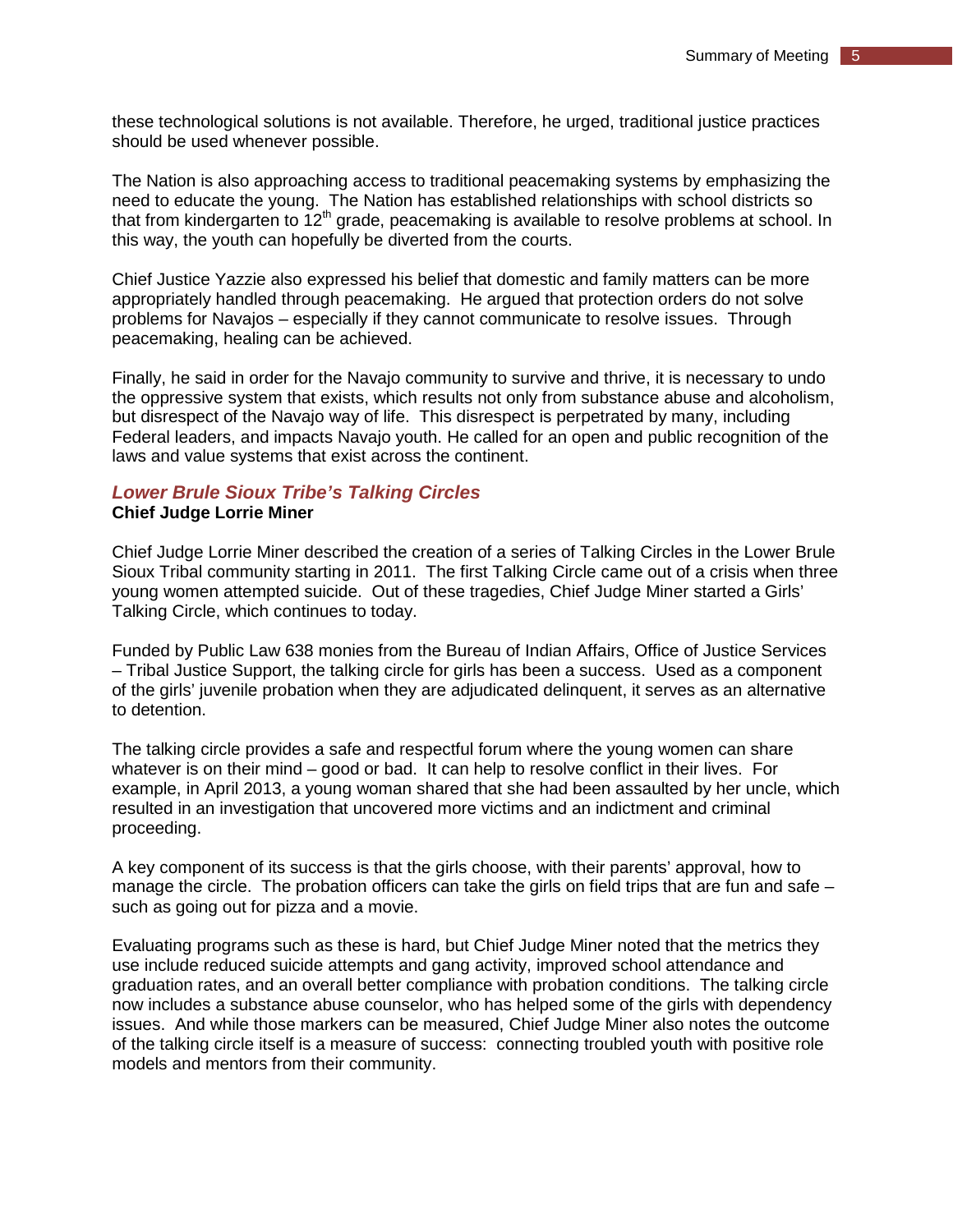Since the creation of the Girls' Talking Circle, Lower Brule Sioux Tribe has added a Boys' Talking Circle (funded through a South Dakota state grant), a Talking Circle for Women on Probation (funded through a Bureau of Indian Affairs Secured Continuous Remote Alcohol Monitor (SCRAM) grant, which incorporates cultural practices into the treatment program),<sup>[8](#page-11-1)</sup> and a Talking Circle for Men on Probation (funded by the Substance Abuse and Mental Health Administration's Access to Recovery funds, which employs a case manager). The funding streams are disparate, but because the programs are gaining community support, Chief Judge Miner indicated that she intends to include a request for funding of these programs in her Tribal court budget request to the Tribal government going forward.<sup>[9](#page-11-2)</sup>

## <span id="page-11-0"></span>*Village of Kake, Alaska's Adult and Youth Circle Peacemaking*  **Magistrate Judge Mike Jackson**

While he was unable to attend the EWG meeting in-person, Magistrate Judge Mike Jackson submitted written information on the Village of Kake, Alaska's Adult and Youth Circle Peacemaking.

Judge Jackson noted that the Circle Peacemaking Flow Chart, available on the Village of Kake's website, explains how matters are referred to the process. The circle peacemaking is generally considered the dispute resolution mechanism for the Tribal court<sup>[10](#page-11-3)</sup> and is administered according to a Judicial Code for Peacemaking and specific court rules.<sup>[11](#page-11-4)</sup>

For the Youth Circle Peacemaking, the Alaska State Court System orders that minors consuming alcohol and first time offenders be diverted to the Alternative Dispute Resolution Group – Kake Youth Circle Peacemaking for Circle Sentencing. The Tribal Court works with the State Juvenile Probation Officer to support the Circle Sentencing for juveniles, and the Kake School District will call upon the Youth Court to facilitate in bullying cases or other concerns on school campus. The Youth Circle is facilitated by the youth, but adults are often invited to participate.

Judge Jackson noted that success is measured through Tribal members' participation, the time taken to hear cases, and the restoration of relationships – with victims being made whole and victims and wrongdoers finding support in their community. He explained that follow-up circles and celebration circles are held for participants who have reached milestones.

The costs associated with the circles are minimal due to the generous donations of coffee, tissue, food, and other items by faithful volunteers and supportive community organizations.

<span id="page-11-4"></span><sup>11</sup> Keex' Kawaan Judicial Peacemaking Code is available at [http://www.kakefirstnation.org/OVKTribalCourts/judical\\_peacemaking\\_code.pdf.](http://www.kakefirstnation.org/OVKTribalCourts/judical_peacemaking_code.pdf)

 $\overline{\phantom{a}}$ 

<span id="page-11-1"></span> $^8$  SCRAM is an alcohol monitoring anklet system that is worn by an offender after release from jail to monitor alcohol intake. Chief Judge Miner noted that the SCRAM program creates a cost-savings for tribal jails. Individuals who would otherwise be incarcerated are released using the ankle monitoring devices, which allows them to continue to work and provide for their families. The SCRAM devices cost \$4.50 per day, while jail costs \$125 per day. Chief Judge Miner reported a savings of over 6000 jail days have using the SCRAM devices. She noted her desire that these cost savings be reinvested to develop alternatives to detention.

<span id="page-11-2"></span> $9$  Importantly, none of the costs are borne by the participants; otherwise participation would be cost prohibitive.

<span id="page-11-3"></span><sup>&</sup>lt;sup>10</sup> The Circle Peacemaking Flow Chart is available at [http://www.kakefirstnation.org/flow\\_chart\\_CPM.pdf.](http://www.kakefirstnation.org/flow_chart_CPM.pdf)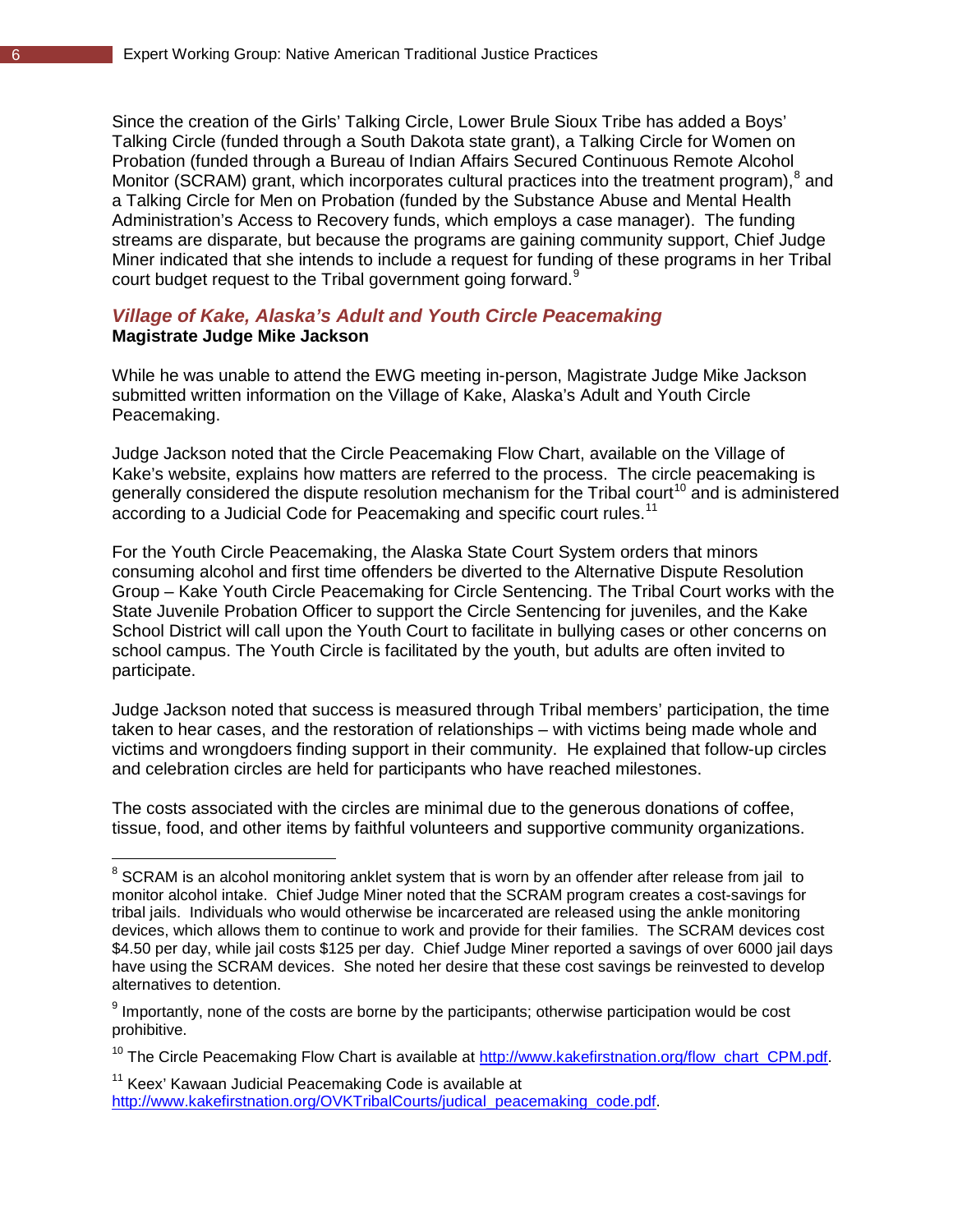# <span id="page-12-0"></span>*Leech Lake Band of Ojibwe's Wellness Court*  **Associate Judge Korey Wahwassuck**

Also unable to attend, Associate Judge Korey Wahwassuck of the Leech Lake Band of Ojibwe Tribal Court (currently a District Court Judge in Minnesota's Ninth Judicial District) submitted written testimony for the EWG's consideration.

In 2006, the Leech Lake Bank of Ojibwe Tribal Court and the Cass County District Court (Minnesota), with the Cass County Probation Department and Minnesota Department of Corrections, entered into an agreement to create the multi-jurisdictional Cass County and Leech Lake Band of Ojibwe Wellness Court.<sup>[12](#page-12-1)</sup> The first of its kind, court jurisdiction is shared by the tribe and state.<sup>[13](#page-12-2)</sup> Judge Wahwassuck explained that the mission of the Wellness Court is to reduce the number of repeat substance dependent and driving while intoxicated (DWI) offenders by using a coordinated team approach with the Tribal Court Judge, the County District Judge, prosecutor, defense attorney, law enforcement personnel, social services workers, probation and treatment specialists, to quickly identify and intervene with selected non-violent substance-abusing offenders to break the cycle of substance abuse, addiction, and crime.<sup>14</sup>

The Wellness Court is a post-conviction, post-sentencing DWI court that serves both Tribal members and non-Indians. She explained court sessions are held in the Tribal and district courtrooms connected by interactive videoconferencing and clients have the option of appearing in whichever courtroom is more convenient for them. In 2009, a similar program for offenders charged with controlled substances was established with the Itasca County District Court.

In 2010, a related program was launched for juvenile delinquency cases, where Tribal and non-Indian youths eligible for diversion may participate. She noted that this is the first step to creating a multi-jurisdictional juvenile delinquency program.

Judge Wahwassuck reported that joint jurisdiction has infused culture into the judicial process. The process has become key to helping people reconnect and learn about their culture and tradition and restore relationships. Spiritual healers have conducted naming ceremonies, sweat lodges, and talking circles. Participants previously disconnected from the Anishinabe traditions are becoming involved with their culture to great success—and in the process creating healing for the participants. And the partnership between the two courts and two sovereigns – the tribe and the state – has created healing between the communities.

Judge Wahwassuck reported that the joint jurisdiction Wellness Court continues to operate successfully and with a significant reduction in recidivism.

 $13$  It should be noted that Minnesota is a Public Law 280 state and, thus, the tribe is without general

 $\overline{\phantom{a}}$ 

<span id="page-12-1"></span> $12$  The Memorandum of Understanding that created the multi-jurisdictional Cass County and Leech Lake Bank of Ojibwe Wellness Court can be found at [http://ccllwellnesscourt.files.wordpress.com/2010/10/memorandum-of-understanding.pdf.](http://ccllwellnesscourt.files.wordpress.com/2010/10/memorandum-of-understanding.pdf)

<span id="page-12-2"></span>criminal jurisdiction.

<span id="page-12-3"></span><sup>14</sup> *See* Cass County and Leech Lake Bank of Ojibwe Wellness Court, General Information, [http://ccllwellnesscourt.wordpress.com/general-info/.](http://ccllwellnesscourt.wordpress.com/general-info/) A flowchart of how the process works can be found by visiting:<http://ccllwellnesscourt.files.wordpress.com/2010/10/general-overview-flowchart.pdf>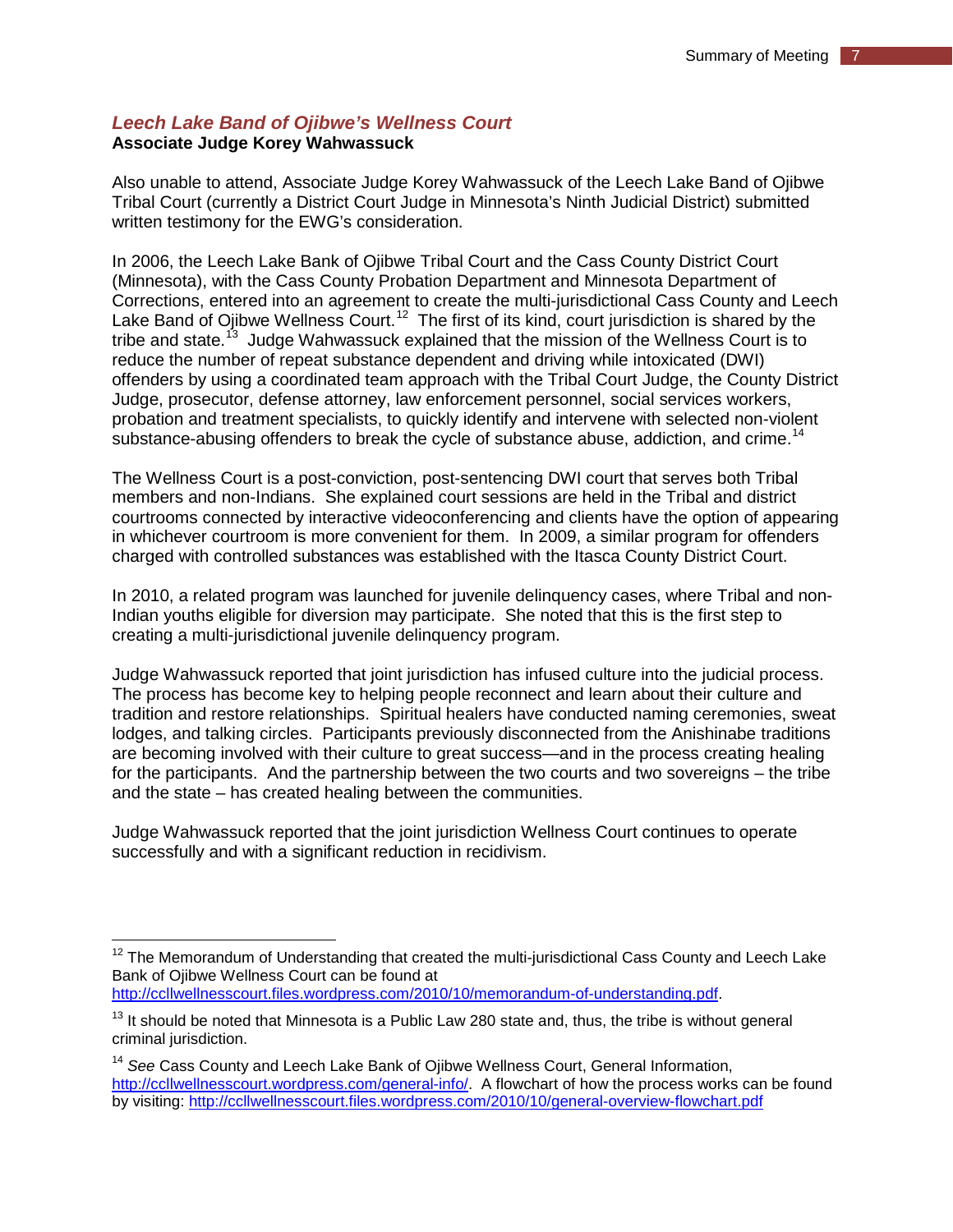# <span id="page-13-0"></span>OVERCOMING CHALLENGES TO BUILDING SUCCESSFUL PROGRAMS

# <span id="page-13-1"></span>*Appropriate Sentencing – Lessons Learned from Canada's Aboriginal Communities* **Professor Jane Dickson-Gilmore, Carleton University, Ottawa, Canada**

Professor Jane Dickson-Gilmore of Carleton University in Ottawa, Canada described two sentencing-related initiatives in Canada that work with incarcerated people from Aboriginal communities using traditional customs and the challenges that were encountered.

She noted that while Aboriginal people are 4% of the overall population of Canada, they make up 20% of the Federal prison population and 27% of the provincial prison population.<sup>15</sup> She explained that Aboriginal communities suffer high rates of poverty, trauma, substance abuse, and violence and reservations are afflicted with high rates of crime and conflict. Despite efforts to reduce the overrepresentation of Aboriginal persons in prison through de-incarceration, recidivism remains a problem. Professor Dickson-Gilmore noted that underlying issues of poverty, historic trauma, and local power struggles within Aboriginal communities entrench these problems. She reported that in the meantime, many people are leaving their communities to escape the crime.

With this backdrop, Professor Dickson-Gilmore described two criminal justice interventions based on traditional Aboriginal practice and challenges that have emerged:

**Sentencing Circles**: The practice of Sentencing Circles are intended to give community input into an offender's sentence – with the rationale that those who know the person well are in the best position to decide a fair sentence and how it would be perceived by the community. There are two main types of Sentencing Circles in Canada: (1) Moses Circles, which include court personnel; and (2) Community Circles, which are organized outside of the court structure and run by a trained professional from the community with a sentencing determination made solely on the recommendation of the circle members. Importantly, research has shown no difference in recidivism between typical court sentences and these community based sentences. [16](#page-13-3)

*Gladue Courts and Sentencing Reforms:* The second practice she described was that of a Gladue Court,<sup>[17](#page-13-4)</sup> where a presentencing report called a "Gladue report" is prepared by a social

<span id="page-13-3"></span> $16$  *Id.* 

 $\overline{\phantom{a}}$ 

[https://ncjrs.gov/pdffiles1/nij/236022.pdf\)](https://ncjrs.gov/pdffiles1/nij/236022.pdf) ("Another restorative justice model used in Canada for Aboriginal communities is problem-solving courts staffed with Aboriginal community members. The most common problem-solving court in Canada is the Gladue Court. In Gladue Courts, court-personnel obtain extensive training on Aboriginal communities and the possible reasons why individuals from these communities are overrepresented in the criminal justice system. The Gladue workers create a comprehensive pre-sentencing report, which includes information obtained through meetings conducted with family and community members. They then work with offenders to help resolve problems and to prevent recidivism. The pre-sentencing report includes a risk-needs assessment to consider the resources the individuals need to overcome their problems. To date, evaluations of Gladue Courts indicate that they work well and are cost effective.").

<span id="page-13-2"></span><sup>&</sup>lt;sup>15</sup> Jane Dickson-Gilmore Presentation, available at **[http://prezi.com/idsd4\\_ittpid/expert-working-group-on](http://prezi.com/idsd4_ittpid/expert-working-group-on-tribal-justice/)**[tribal-justice/.](http://prezi.com/idsd4_ittpid/expert-working-group-on-tribal-justice/)

<span id="page-13-4"></span><sup>17</sup> *See* Maha Jweied and Miranda Jolicoeur, Expert Working Group Report: International Perspectives on Indigent Defense (NCJ 236022) at 49-51 (Sept. 2011) (available at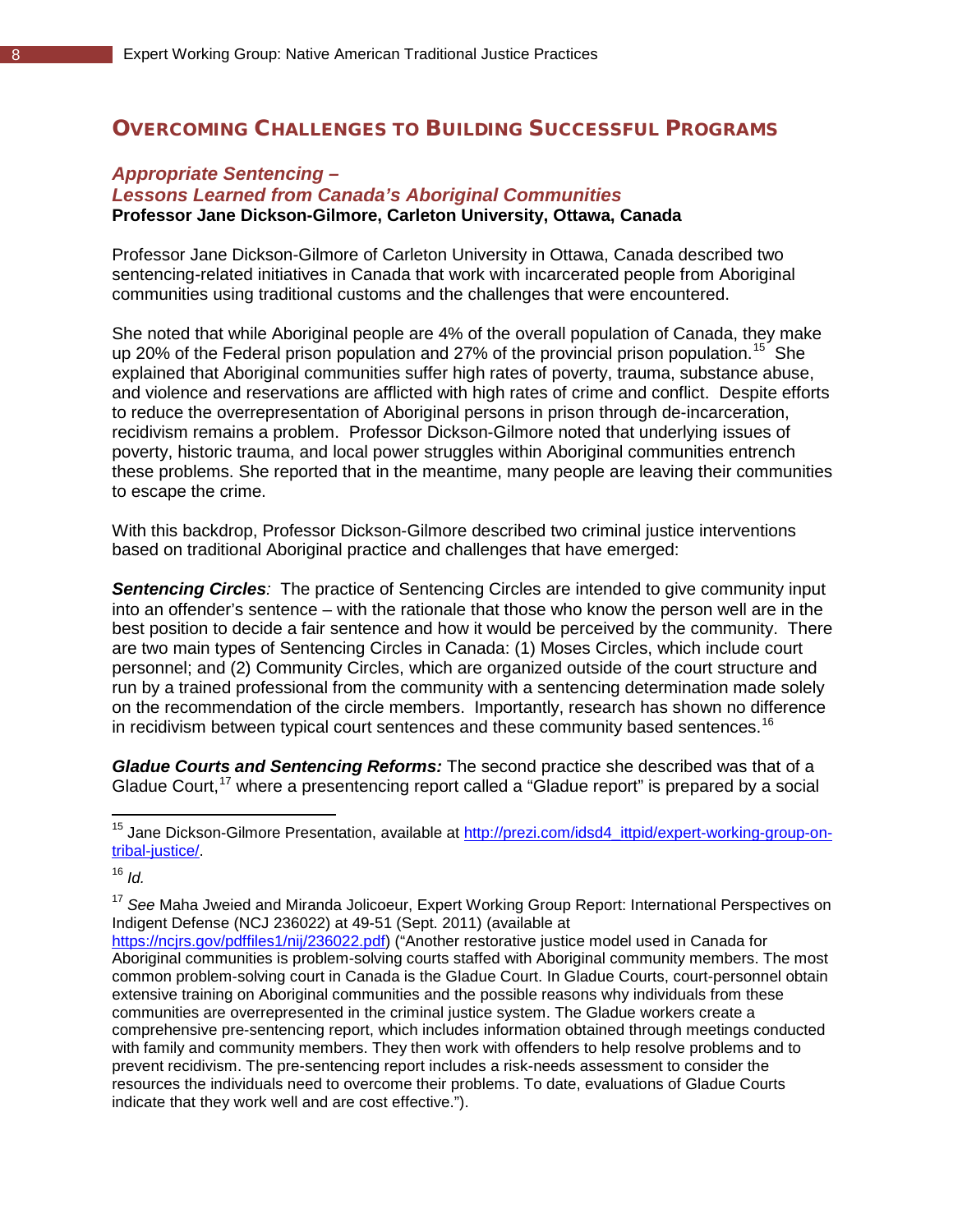worker documenting the background of the offender, his or her involvement with the community, and a description of Aboriginal culture and related factors for the provincial judge (i.e., non-Aboriginal court) to consider in sentencing. But there remains uncertainty as to whether this process is successful. From 2001-2011, despite overall reductions in crime rates, the Aboriginal inmate population (both men and women) has risen significantly.<sup>[18](#page-14-1)</sup>

Professor Dickson-Gilmore suggested that one reason for this result is that the Gladue requirements do not trump any other rules that a court must follow in sentencing. Thus, offenders' risk and need profiles continue to trump their Aboriginal status. Also, many communities that would seek to support the offenders at home simply lack the resources to do so.

*How to Improve these Processes:* Professor Dickson-Gilmore concluded her presentation with some guidelines on how to make Aboriginal Justice more effective: (1) strengthen the capacity of the community before adding new processes ("build up the community before building on the community") because the important work must come from the community; (2) create clear goals from the outset; (3) do not demand that the communities take on challenges that outside communities have been able to resolve only through adequate funding – unless resources and funding are made available; (4) recognize that the solution is not simply more money – even wealthy communities face these same challenges (*e.g.*, marginalization, historic trauma); and (5) think more broadly about success (*e.g.*, a circle is not a failure if the offender ends up in jail; circles are empowering).

## <span id="page-14-0"></span>*Need for Increased Capacity – Role of Tribal Colleges*

#### **Professor Nora Antoine of Sinte Gleske University of the Rosebud Sioux Tribe**

Professor Antoine discussed the importance of Tribal colleges in supporting traditional justice interventions. She cautioned that in deconstructing problems that exist in Indian Country – such as those related to crime and criminal justice – it is important to be aware of all of the factors that influence decision making in Indian Country. Tribal colleges serve an important role in these decisions: they impact community members and can influence outcomes.

She noted that while ideally peacemaking belongs in the community independent of a Tribal court setting – the resources and skills are not available to support these programs in this way. Thus, peacemaking is often linked with the courtroom. As such, community members perceive the Tribal court as the only place where conflicts can be resolved. But Professor Antoine suggested that Tribal colleges can provide input and support relatives in their homes where peacemaking should also occur.

Professor Antoine asserted that Tribal colleges are long-term players with a stake in the community and the capacity to help facilitate peacemaking. Thus, any forward movement to support traditional justice should include Tribal colleges.<sup>[19](#page-14-2)</sup>

<span id="page-14-1"></span><sup>&</sup>lt;sup>18</sup> Jane Dickson-Gilmore Presentation, available at **[http://prezi.com/idsd4\\_ittpid/expert-working-group-on](http://prezi.com/idsd4_ittpid/expert-working-group-on-tribal-justice/)**[tribal-justice/.](http://prezi.com/idsd4_ittpid/expert-working-group-on-tribal-justice/)  $\overline{a}$ 

<span id="page-14-2"></span> $19$  More information about tribal colleges and universities (TCU) can be found on the American Indian Higher Education Consortium website at [http://www.aihec.org/.](http://www.aihec.org/)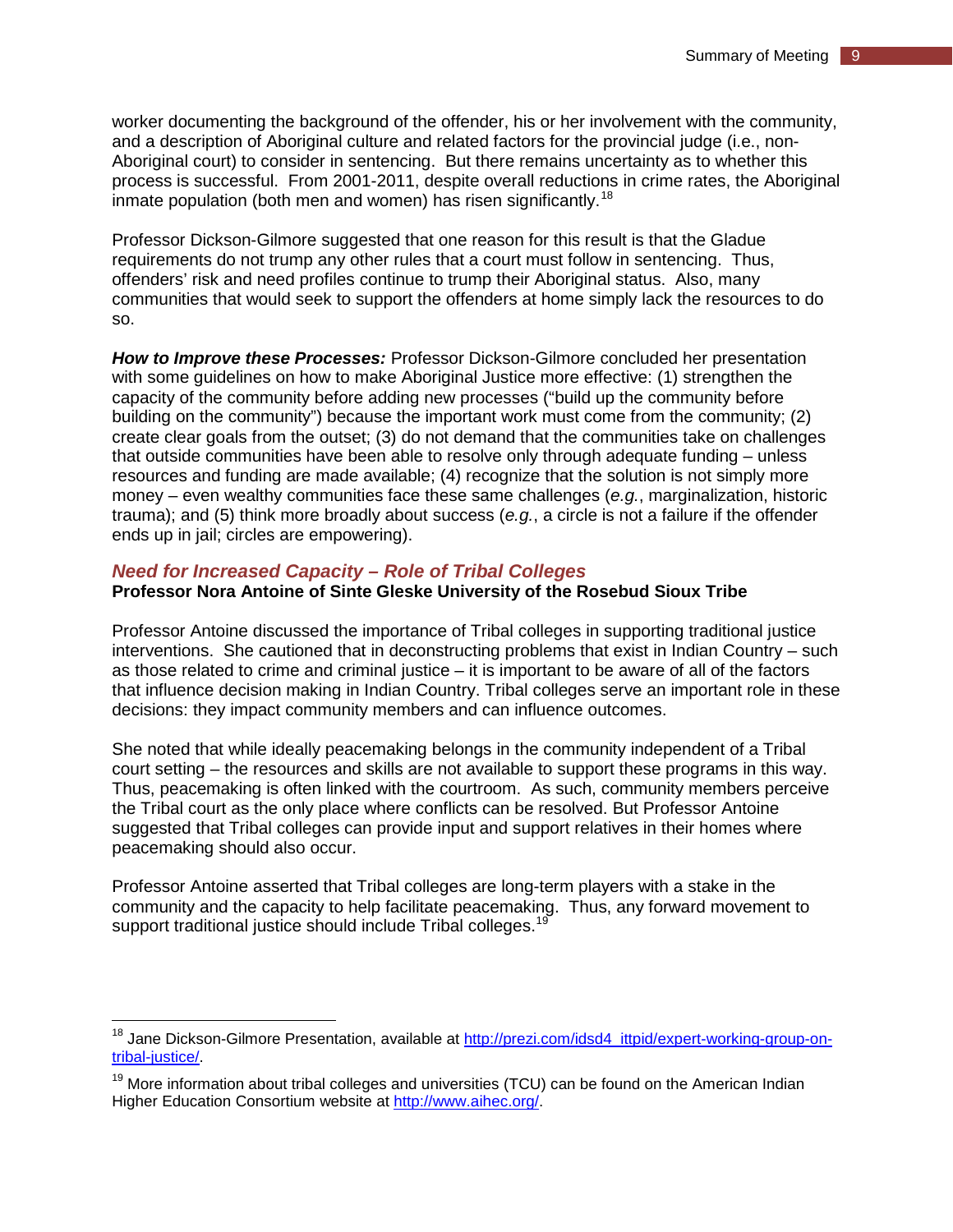#### <span id="page-15-0"></span>*How to Create Sustainability – Support from Indian Legal Services* **James Botsford, former Director of Wisconsin Judicare's Indian Law Office**

Mr. Botsford discussed the role of Indian Legal Services in supporting indigenous and traditional justice and the rule of law. He noted that the indigenous way of thinking is more intuitive and cyclical – and thus very powerful. He noted it deals more with relationships and as a result, Native Americans struggle with the idea of retribution. As such, he urged that all civil problems and many of the criminal justice problems that exist in Indian county be resolved through mediation – and he noted that Indian Legal Services' programs are positioned to assist these efforts.

He explained that there are 25 Indian Legal Services offices in the United States – collectively known as the National Association of Indian Legal Services (NAILS).<sup>[20](#page-15-1)</sup> These offices serve Native Americans both inside and outside of Indian Country. Mr. Botsford was formerly the director of one of these offices: Wisconsin Judicare's Indian Law Office.

In 2003, his office received some Federal funding, which was used to support a peacemaking initiative based on the recommendation of the Wisconsin Tribal Judges Association. Wisconsin Judicare trained 40 individuals in mediation and peacemaking using a formal mediation training with cultural and Tribal-specific components. But when funding was not renewed in 2005, sustaining the program was difficult. As a consequence, a number of trained peacemakers remain unemployed.

Fortunately, in 2010, NAILS offices working with NARF successfully obtained specific Federal funding to support their work: the Tribal Civil and Criminal Legal Assistance (TCCLA) Program administered by DOJ's Bureau of Justice Assistance.<sup>[21](#page-15-2)</sup> Working with the Federal government and local communities, NAILS offices can use this and other sources of funding and expertise to help support and sustain the reemergence of indigenous justice in Native American communities.

 $\overline{a}$ 

<span id="page-15-1"></span> $^{20}$ For a complete list of the National Association of Indian Legal Services (NAILS) offices, visit: [http://www.judicare.org/content.cfm?PageID=52.](http://www.judicare.org/content.cfm?PageID=52)

<span id="page-15-2"></span> $21$  For more information about the Tribal Civil and Criminal Legal Assistance Program, visit https://www.bja.gov/ProgramDetails.aspx?Program\_ID=102.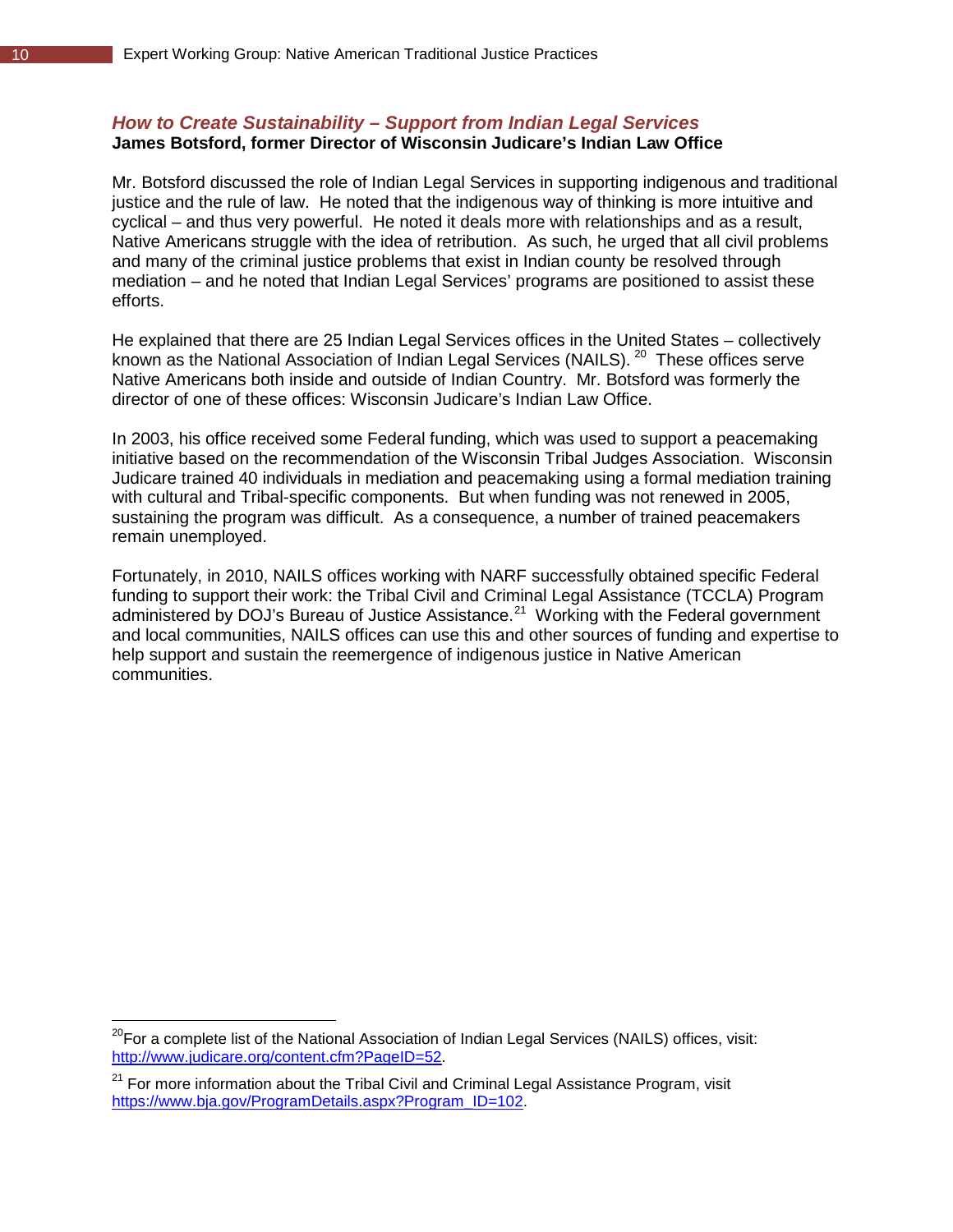# <span id="page-16-0"></span>**DISCUSSION**

Throughout the day, the EWG engaged in thoughtful discussions on the resurgence of traditional justice. Key themes emerged:

# <span id="page-16-1"></span>*Respect for Tribal Sovereignty*

All of the EWG participants stressed the need for the Federal government to respect Tribal sovereignty as a predicate to revitalizing traditional practices.

A participant stressed that the impact of racism, colonization, and historical trauma is the root problem of crime in Indian Country. He noted that revitalization of indigenous processes is only possible once Tribal people perceive themselves as respected by the Federal government. Participants pointed out that they viewed the strained Congressional deliberations over the Violence Against Women Reauthorization Act of 2013 evidence of this lack of respect. Another participant asserted that Tribal communities will heal if the Federal government stops its disrespectful treatment of Tribal nations. Another participant concurred and stressed the need for the Federal government to give deference to Tribal tradition.

One participant stated that the Federal government must respect the traditional processes even if the outcomes are not always clear. She explained that the peacemaker plants a "seed" that takes root to heal people and create peace. So even if it does not look like much was accomplished, the seed was planted and much will come from it in the future. Respect of Tribal governments, their people, and their ways is needed for the seed to take root. Another participant noted that indigenous systems themselves should be allowed to flourish, and all governments must be supportive of rebuilding indigenous systems.

#### <span id="page-16-2"></span>*Need for Funding*

The EWG discussed the availability of existing Federal funds that support Tribal justice systems – both DOJ grants and DOI base funding – to support traditional justice institutions and processes.

Experts noted that the use of grants creates problems for sustaining successful programs in future years when grant funding is not guaranteed or available. They stressed that the Federal government must commit to supporting these programs continuously. A participant asserted that funding for Tribal courts is treated as discretionary when it should be recognized as a treaty obligation.

Participants noted the importance of educating Tribal governments that they can include requests for funding of these programs in grant applications. Others remarked that Tribal communities must come together and develop these programs collaboratively and from a multidisciplinary approach.

Participants also noted that Federal grant officers must be educated to support this work and possibly provide guidance on how to incorporate traditional justice into existing programs. A participant proposed creating a working group to inform Federal leadership about these practices. EWG participants also discussed the difficulties with evaluating these practices, which is often required to obtain funding.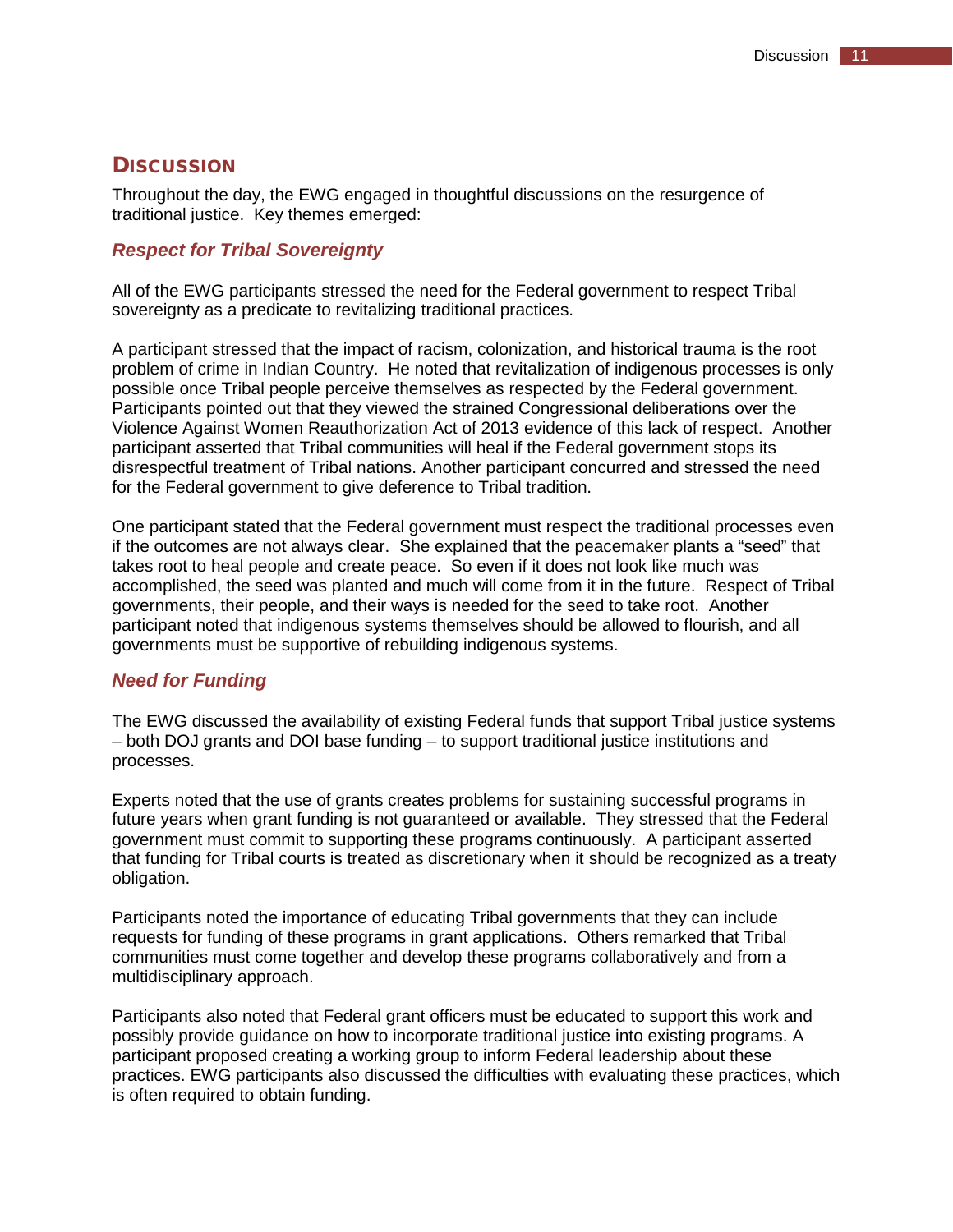# <span id="page-17-0"></span>*Appropriately Measuring Success and Conducting Evaluation*

The EWG agreed that evaluating this work is difficult and challenged funders and grant officers to help determine how to evaluate these programs properly. One participant noted that a usual measurement of criminal justice processes, length of time of proceeding, is unlikely to be a helpful guidepost in measuring peacemaking's success because of the nature of the process. And while some peacemakers want to know how the process works out – i.e., whether conflict is resolved – sometimes not having people return is evidence of success. Alternatively, sometimes people come back six or seven times because they like the process, and they learn how to talk to each other.

Another expert noted that it is not possible to evaluate possible additional harms that are prevented as a result of this process.

An expert noted that the metrics she uses to measure the traditional justice practice she leads include rates of gang activity, suicide, compliance with probation conditions, class attendance, drug use, and alcohol use. Another simple measurement that was suggested was the number of times the process was used in the community.

Another expert stressed that the community must specify what the goals are in order to establish metrics that can be linked to community needs. Over three years, she worked with communities through stakeholder circles of youth and elders (men and women) to create a set of goals that helped identify where the community wanted to be in five years after setting up the traditional justice system. The clear goals allowed for a clear path. She cautioned it was not easy and did not happen quickly, but was integral to help determine how to evaluate the program and assess whether the practice is logically connected to community goals.

Participants acknowledged that research is important to respond to evidence-based demands and that some research has already been funded, such as Eric Gross' evaluation of Navajo peacemaking funded by DOJ's National Institute of Justice.<sup>22</sup> But the EWG agreed more research is needed. A participant recommended that young Native researchers and statisticians should be brought in to help devise evaluation methodology because they are most familiar with these processes.

One participant encouraged the group to think about evaluation outside of the United States and to draw on international models that have been developed for systems that are more similar to Native American traditional justice practices. She also encouraged that evaluation and research be based on the questions that the community wants to know, not the evaluator. She urged cooperation between the communities and the Federal agencies so that the communities can come up with the evaluations themselves as a way to indigenize the courts and identify the correct evaluation process.

Another expert cautioned that evaluation by the Federal government may be inappropriate altogether and wanted to avoid having the Federal justice system evaluate Native American justice, which is perceived as judgment by the Federal government. Instead, he recommended

 $\overline{a}$ 

<span id="page-17-1"></span> $^{22}$  Eric Gross, "An Evaluation/Assessment of Navajo Peacemaking," NCJRS No. 187675 (Feb. 15, 1999), available at [https://www.ncjrs.gov/pdffiles1/nij/grants/187675.pdf;](https://www.ncjrs.gov/pdffiles1/nij/grants/187675.pdf) *see also* U.S. Department of Justice, National Institute of Justice, Tribal Resources Page at [http://www.nij.gov/topics/tribal](http://www.nij.gov/topics/tribal-justice/Pages/bibliography.aspx)[justice/Pages/bibliography.aspx.](http://www.nij.gov/topics/tribal-justice/Pages/bibliography.aspx)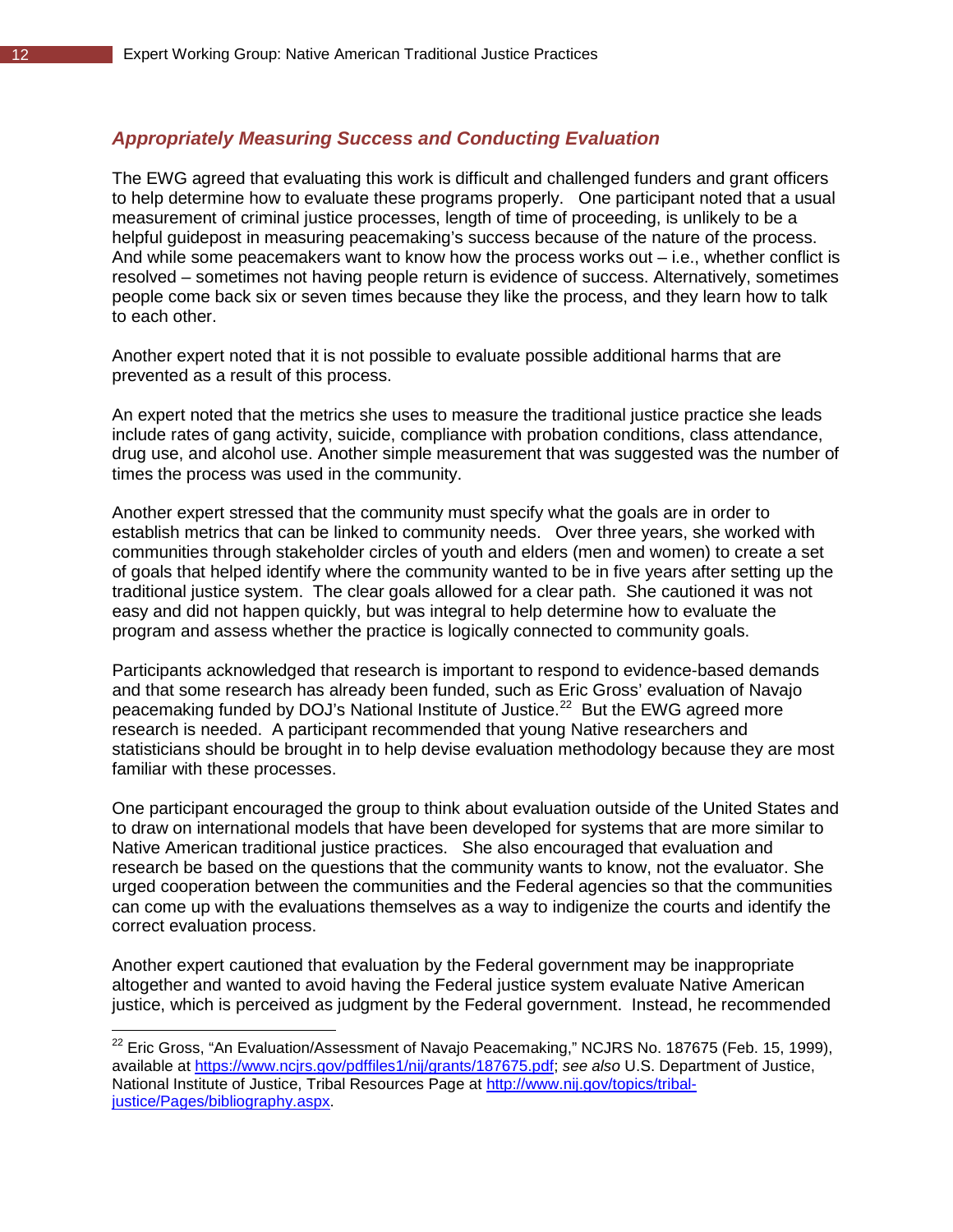that the Federal government change its approach to providing assistance rather than grants. He recommended that the Federal government simply help with building the correct facilities needed for these practices to thrive -- instead of funding courthouses with benches and jury boxes.

#### <span id="page-18-0"></span>*Importance of Native Languages*

Another expert noted the need for bilingual court reporters for transcription services. Responses translated into English do not always appropriately reflect the meaning of the exchange that took place. For example, the meaning of *Bibahazaanii* in Diné is not simply *fundamental law*, but rather *how the law originated in the first place*. So supporting bilingual services supports all types of justice interventions in Indian Country.

#### <span id="page-18-1"></span>*Community Education, Health, and Healing*

The EWG also discussed the role of the community in supporting these processes. One expert recommended that immediately after a session, the leader of the intervention should solicit feedback from those community members who participated and continue to follow-up with them over time, which will allow people to learn whether they are achieving social change. She cautioned that a lot of advance work must be done in order for these communities to succeed. It is not possible to simply "dive-in." She encouraged that experts ensure that the community is in a position to support the work and gauge feedback by following-up with the participants over time. Suggested questions to ask include whether the process is accessible and whether people are really using it. She cautioned that the problems are vast, so if the people are not using the process, then the community must first be educated before the full potential of the process can be achieved. Moreover, she noted that there may be people who want to be leaders of these processes who are not fully healed themselves and that it is important to have individuals who are not in crisis lead these efforts.

Another expert observed that teenagers who go through these processes educate and guide other teens about them. This often results in participants being healthier, happier, and more trusting of the system.

A participant also noted that in order to determine who from the community should be included, it is necessary to look to the underlying issue. In other words, the intervention should include more than the two people involved in the core dispute, because the family will also likely need to be included to mend relationships.

#### <span id="page-18-2"></span>*Safety and Planning*

The EWG also discussed the need for victim safety and planning. One expert noted that sometimes people participate in these interventions for the wrong reasons and elders who are the perpetrators of some of the worst harms try to participate, which can be counterproductive. She cautioned that these programs should be run by people who are well along in their own healing journey to prevent revictimization and new trauma.

Many of the experts agreed that communities should have good safety planning in place for women and children in domestic relations cases handled by these processes.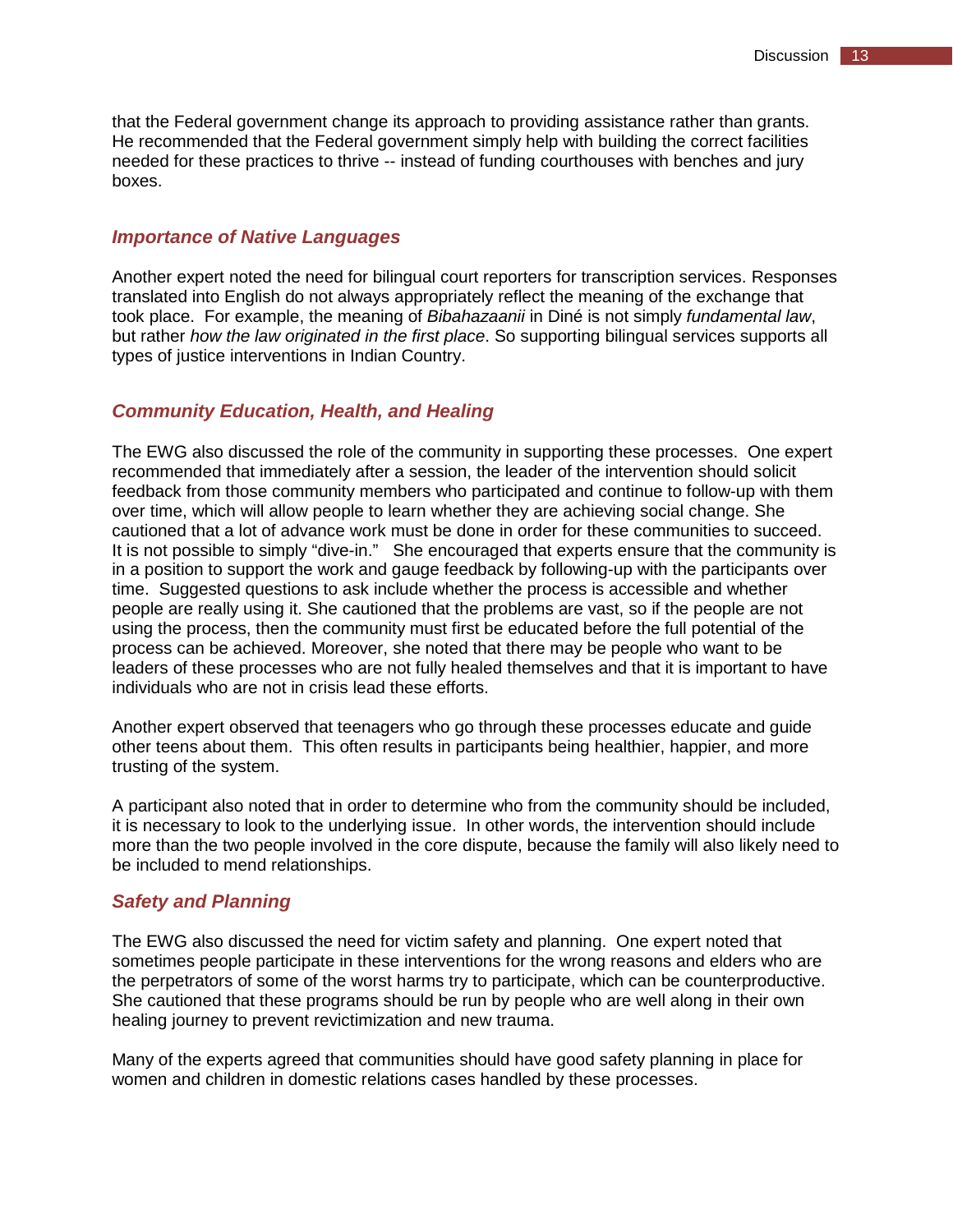Another participant recommended that in establishing these processes, communities should ensure that they are accessible across a Tribal nation because people will not drive 200 miles to participate in one. This is a particular issue for tribes with large land masses.

# <span id="page-19-0"></span>*Inter-Tribal Information Sharing*

An expert noted that tribal members are eager to know their culture and learn how other tribes are integrating traditional justice practices into their justice systems. Sharing information helps make this work accessible to everyone. Another participant noted the value of existing infrastructure to help bring together as much information as possible for continued research, media, and other resources so that the Tribal community feels connected to other tribes.

Relatedly, the experts agreed that flexibility is key to the success of these practices. An expert noted that communities must be able to define the approach that works best for them. She acknowledged that peacemaker courts and sentencing circles are wonderful tools, but other tools in other communities could also be effective. Communities must identify their own resources. They can reach out to tribes successfully using peacemaking for guidance, but that should not limit them from establishing a system that works best for their unique community.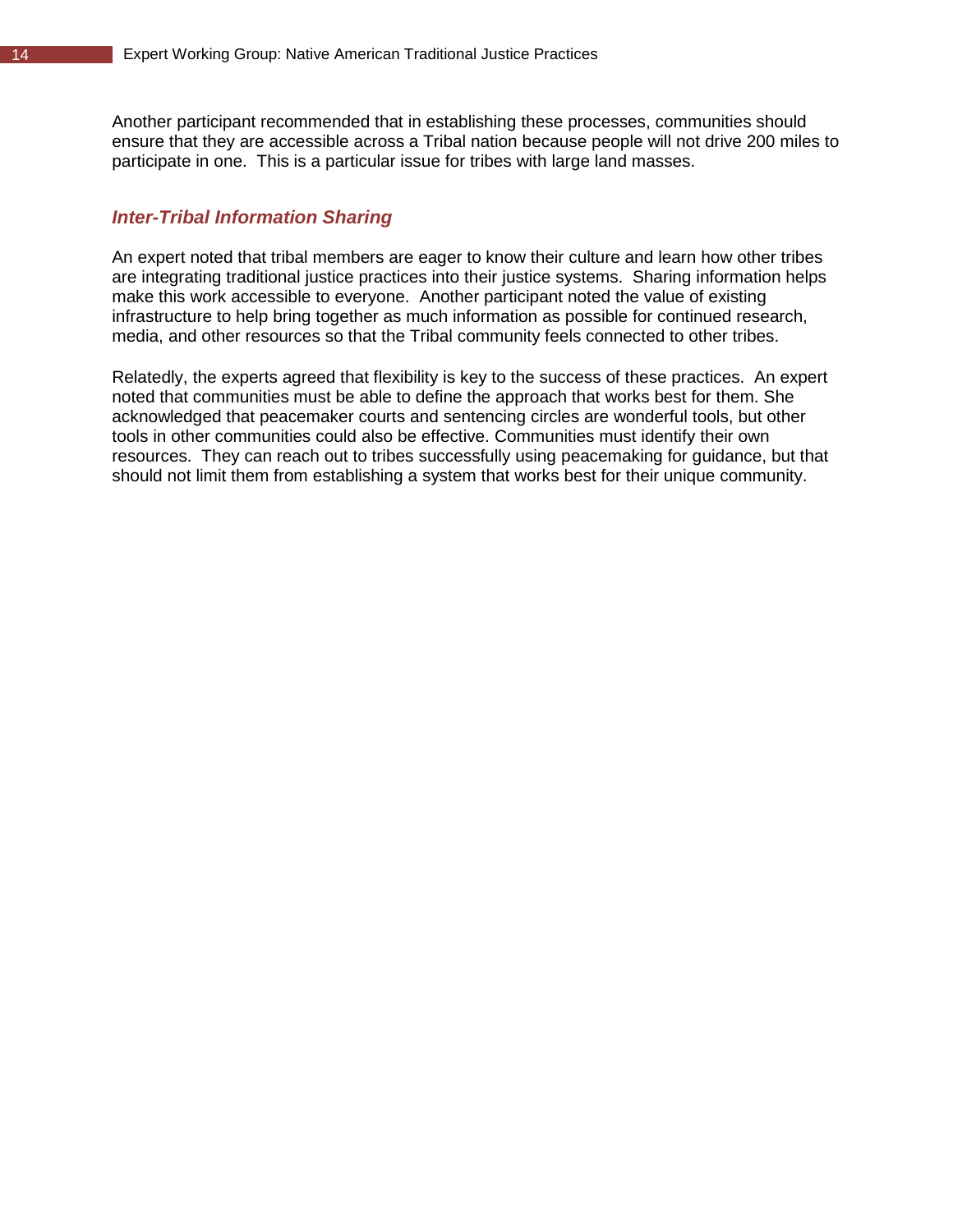# <span id="page-20-0"></span>THE WAY FORWARD.

# <span id="page-20-1"></span>*The Future of Traditional Justice*

## **Associate Judge David Raasch, Stockbridge-Munsee Tribe**

Associate Judge David Raasch described his commitment to peacemaking and his experience in overseeing both adversarial dispute resolution and peacemaking, which he called the original alternative dispute resolution process. He urged Tribal communities and governments to consider alternatives to the modern adversarial system – practices that he asserted have value in international settings.

He explained that when a crime occurs, there is more at stake than merely the fact that laws were broken. He noted that sentencing circles provide more accountability to the community than a Western sentencing scheme. Judge Raasch recommended that Tribal governments move their focus from following the modern adversarial system back to traditional processes. Only after traditional processes are found to be insufficient, he argued, should Tribal governments turn to modern ways. He noted the need for strong leadership to support this work.

He recommended that the Federal government replace an overreliance on arrest and prosecution with funding these healing ways of the spirit. He acknowledged that Federal money is available through funding streams like DOJ's Coordinated Tribal Assistance Solicitation (CTAS), but noted the difficulties tribes have in fitting peacemaking into some of the designated purpose areas because they lack evidence-based research on the effectiveness of traditional justice. Efforts should be made to develop evidence-based research to more easily secure such funding.

He also cautioned that good code writing is critical to supporting these programs because peacemaking cannot compete with mandatory sentences.

Judge Raasch concluded his remarks by recommending an annual coming together for all cultures in the spirit of peace to discuss and support peacemaking.

## <span id="page-20-2"></span>*Transferring Practices to Non-Native American Communities* **Brett Taylor, Deputy Director, Center for Court Innovation**

Brett Taylor described the Center for Court Innovation's (the Center) Tribal Justice Exchange, which, in addition to working with tribes to instill problem-solving justice principles into their Tribal justice systems, seeks to identify practices in Tribal courts that could translate to state court systems.<sup>[23](#page-20-3)</sup> While on a site visit to the Navajo Nation to help plan and launch the first community court in a Tribal court setting, Center staff witnessed the power of peacemaking and, with DOJ's Bureau of Justice Assistance support, worked to develop a peacemaking pilot project in a state court, the Red Hook Community Justice Center in Brooklyn, New York.<sup>[24](#page-20-4)</sup>

 $\overline{a}$ 

<span id="page-20-3"></span> $^{23}$  The Center for Court Innovation's Tribal Justice Exchange website is [http://www.courtinnovation.org/topic/tribal-justice.](http://www.courtinnovation.org/topic/tribal-justice)

<span id="page-20-4"></span> $24$  The Center for Court Innovation's Peacemaking Program's website is <http://www.courtinnovation.org/project/peacemaking-program>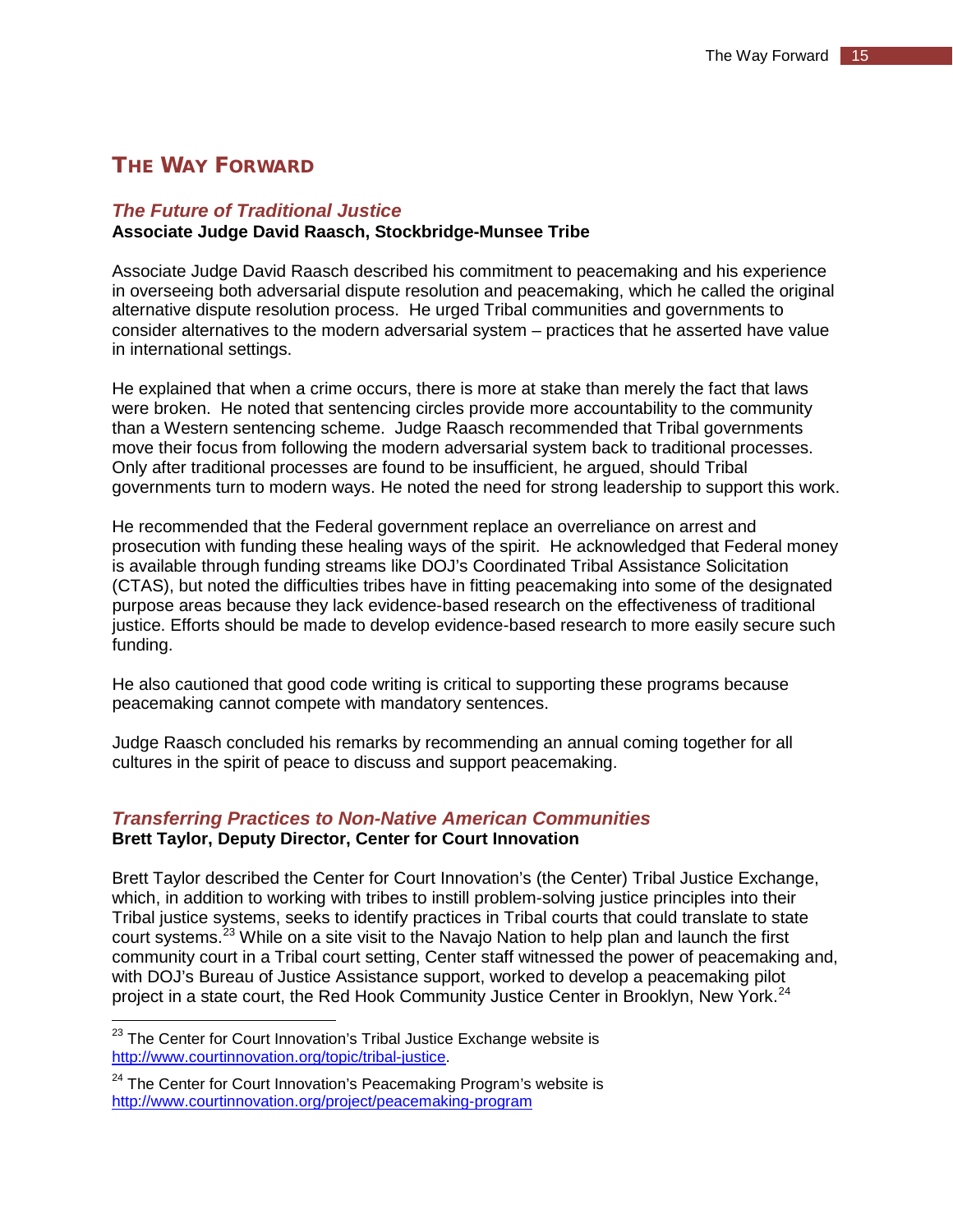Mr. Taylor explained that in planning the Red Hook Peacemaking Program, the Tribal Justice Exchange held a roundtable of national leaders on peacemaking to discuss the feasibility of using peacemaking in a state court and how such a program could be implemented. Throughout 2012, the Center worked with Red Hook officials and community members to design the peacemaking program and recruited approximately 15 neighborhood volunteers to be trained as peacemakers. Experienced peacemakers from the Navajo Nation provided handson training to the Red Hook volunteers and helped guide the program to fruition.

Mr. Taylor reported that just prior to the scheduled training with the Navajo peacemakers, Superstorm Sandy created massive devastation to the Red Hook neighborhood and flooded the Red Hook Community Justice Center, where the training was scheduled to take place. Nonetheless, the Red Hook volunteers agreed that the training should continue. The Navajo peacemakers used the trauma of the storm as an opportunity to use peacemaking for healing. The Red Hook Peacemaking Program was successfully launched in January 2013. At the time of the EWG, the program had received 18 referrals, and three cases had been completed. Mr. Taylor explained that the fourth case turned out to be problematic, but noted that as he learned from his mentors there is no case too difficult for this process.

State courts in Michigan and Arizona have asked the Center for training and technical assistance to support the creation of similar peacemaking programs in their jurisdictions.

# <span id="page-21-0"></span>*Recommendations to the Sponsoring Agencies from the Tribally-Aligned Participants*

At the EWG meeting and subsequently through electronic correspondence, the experts prepared the following recommendations to the Federal government on ways it could support traditional justice for both Native American and non-Native American communities:

- 1. Tribal court judges should have more opportunities to learn from each other. Support should be provided for creating such opportunities, especially in coordination with, or in response to requests from, organizations of Tribal courts and/or judges working in those courts.
- 2. Financial incentives should be offered to Tribes in order to further their vision of peace in their communities.
- 3. Non-native criteria, especially in the context of grant or other funding requirements, should not be imposed on Tribes. It would be more suitable to collaborate with Tribes and other grantees concerning development of meaningful performance indicators in this field.
- 4. Joint-jurisdictional opportunities, such as in Leech Lake/Cass County Minnesota, should be supported when appropriate by all relevant jurisdictions.
- 5. Support should be provided for entire Tribal justice systems, rather than only court systems, when Tribes desire peacemaking implementation support.
- 6. The National American Indian Court Judges Association and other organizations serving Tribal court officials should be supported financially to help Tribal courts reintegrate traditional justice models.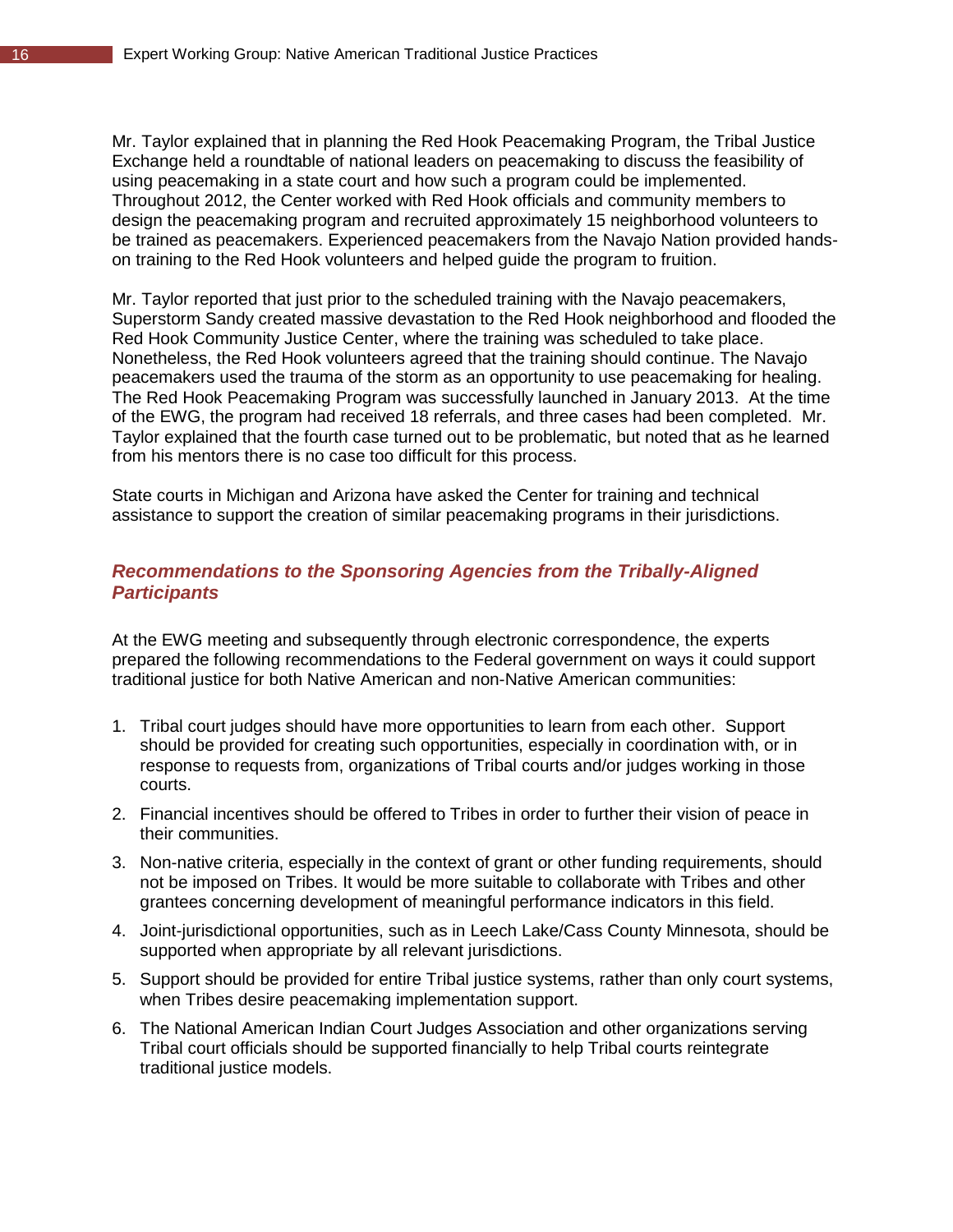- 7. Trainings offered by, or supported financially by, Federal agencies should utilize qualified American Indian/Alaska Native trainers whenever possible.
- 8. Tribes should be allowed to apply for funds for new ideas that do not fit into currently defined purpose areas on grant applications.
- 9. The Federal government should sponsor a National Day of Peace to raise awareness of the availability of, and successes of, peacemaking and other traditional justice systems in native and mainstream contexts.
- 10. The Federal government should allocate funding for training on peacemaking.
- 11. Native American organizations, such as the Native American Rights Fund and others, should be funded so that they can continue peacemaking training and provide a platform for sharing best practices in Tribal peacemaking implementation.
- 12. Tribes should be allowed flexibility to define and measure program success in ways that may not necessarily match Federal benchmarks.
- 13. Competitive grants are not sufficient to sustain successful programs, so the Federal government should commit to sustaining Tribal programs that it currently funds through competitive grants.
- 14. Funding should be treated as something that is necessary for the fulfillment of treaty obligations, rather than discretionary.
- 15. When the Tribal Law and Order Act is funded, tribes should be allowed to utilize funds for peacemaking rather than simply on more law enforcement and prosecution, because of the potential economic efficiencies to be gained.
- 16. Federal technical support should be provided to help tribes develop the statistical record necessary to qualify peacemaking as either an "evidence-based practice" or a "promising practice" or both, and thereby open up the possibility of currently available funding for such practices to support peacemaking.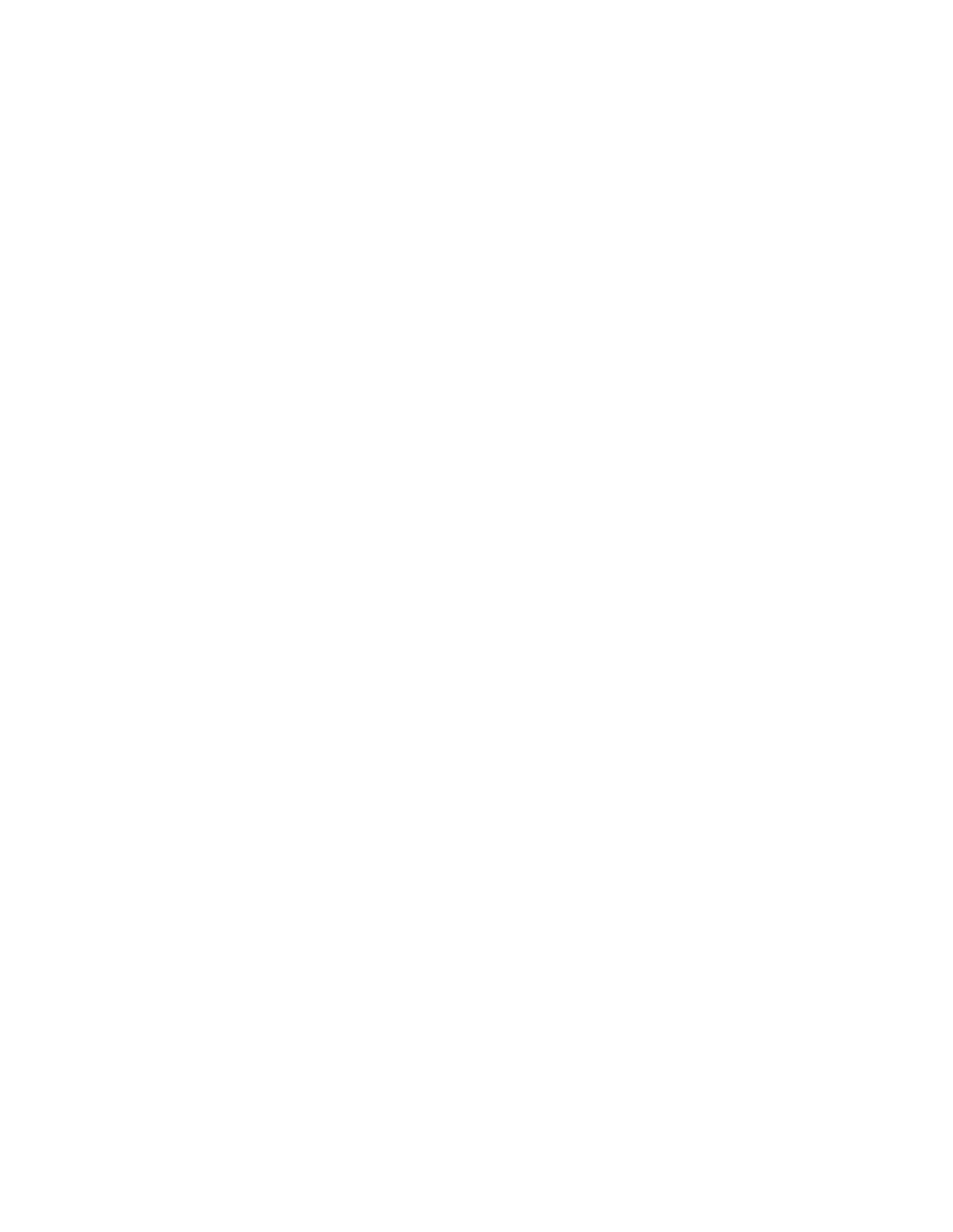# <span id="page-24-0"></span>APPENDIX A: AGENDA

#### **Monday, April 29, 2013**

#### **8:30 – 8:45 Registration and Networking**

#### **8:45 – 9:05 Opening Remarks and Prayer**

Deborah Leff, Acting Senior Counselor for Access to Justice, U.S. Department of Justice James Cole, Deputy Attorney General, U.S. Department of Justice Kevin Washburn, Assistant Secretary for Indian Affairs, U.S. Department of the Interior Jodi Gillette, Senior Policy Advisor for Native Americans, White House Domestic Policy Council

*Opening Prayer:* Chief Justice Emeritus Robert Yazzie, Navajo Nation

#### **9:05 – 9:15 Introductions and Workshop Goals & Outcomes**

Maha Jweied, Senior Counsel, Access to Justice Initiative, U.S. Department of **Justice** 

Tricia Tingle, Associate Director, Tribal Justice Support, Office of Justice Services, Bureau of Indian Affairs, U.S. Department of the Interior

Overview of the Expert Working Group meeting's goals and outcomes.

#### **9:15 – 10:45 Framing the Issue: Traditional Justice Practices of Native American Communities**

- 9:15 9:45 *Presentations*: This panel discussion will provide an overview of the history and use of traditional practices and recent efforts to support their use and integration into present-day responses to criminal and delinquent behavior.
	- Chief Justice Emeritus Robert Yazzie, Navajo Nation
	- Justice Barbara Anne Smith, Chickasaw Nation
	- Steve Moore, Senior Staff Attorney, Native American Rights Fund

# 9:45 – 10:45 *Facilitated Roundtable Discussion*

*Facilitators*

Maha Jweied, Senior Counsel, Access to Justice Initiative Tricia Tingle, Associate Director, Tribal Justice Support, Office of Justice Services, Bureau of Indian Affairs

All participants will have an opportunity to discuss their goals for the workshop and the questions they would like to explore over the course of the day.

#### **10:45 – 10:55 Break**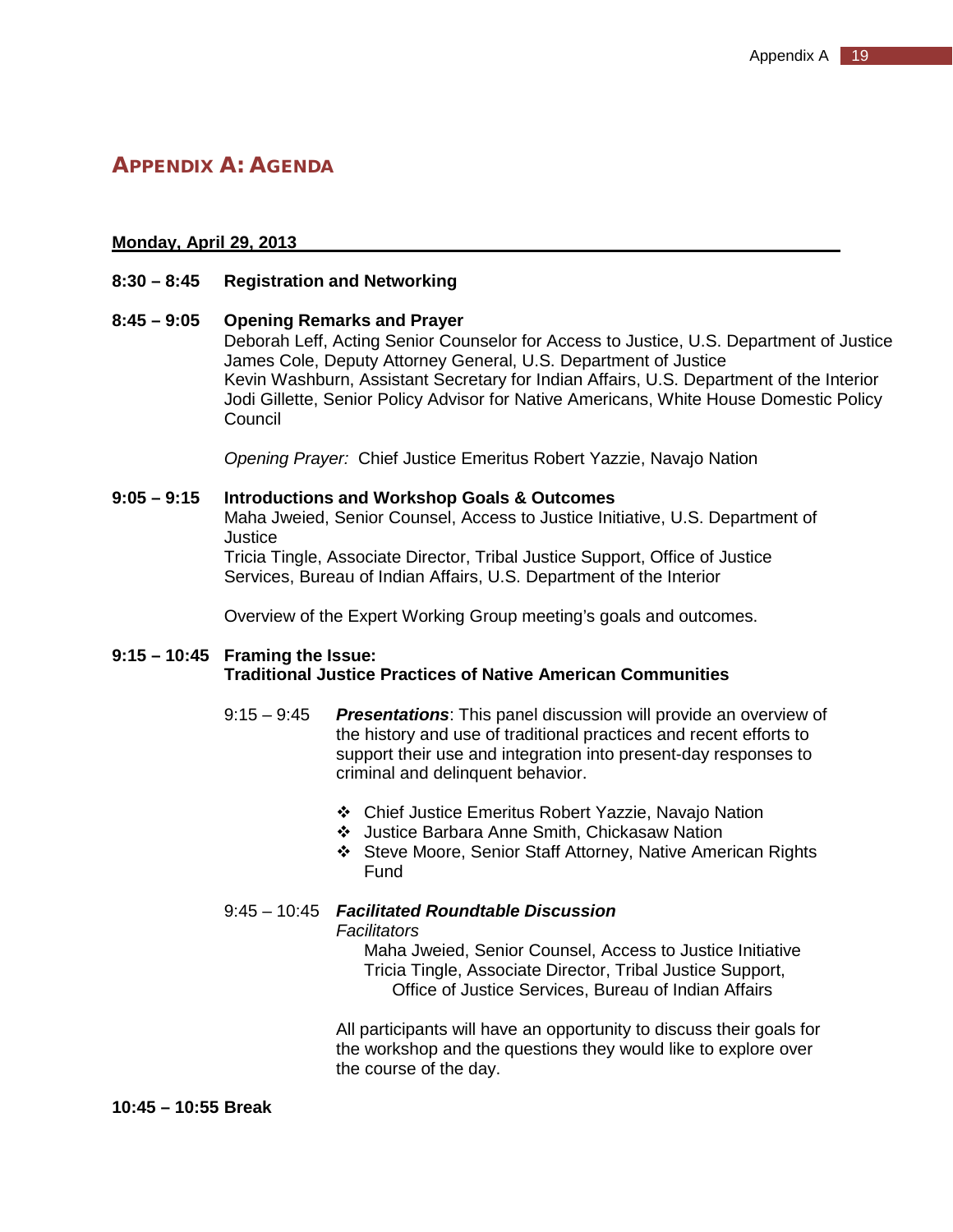#### **10:55 – 12:30 Examples of Successful Traditional Justice Practices**

- 10:55 11:25 *Presentations:* Panelists will describe the traditional justice programs in their communities.
	- Chief Justice Herb Yazzie, Navajo Nation
	- Chief Judge Lorrie Miner, Lower Brule Sioux Tribe
	- Magistrate Judge Mike Jackson, Village of Kake, Alaska

# 11:25 – 12:30 *Facilitated Roundtable Discussion*

#### *Facilitators*

Brett Taylor, Deputy Director, Center for Court Innovation Aaron Arnold, Director, Tribal Justice Exchange

The presentations will be followed by a discussion with all participants to understand benefits and challenges of these programs and processes. Federal participants who have incorporated Native American traditional justice into Federal programs will also describe these programs and goals.

#### **12:30 – 1:30 Lunch**

Eric Wilson, International Affairs Coordinator, Bureau of Indian Affairs *Keynote*: Professor James Anaya, UN Special Rapporteur on the Rights of Indigenous Peoples

**1:30 – 1:40 Break**

#### **1:40 – 3:10 Overcoming Challenges to Building Successful Programs**

- 1:40 2:10 *Presentations:* Panelists have assisted tribes in developing procedures for traditional justice programs and will identify potential challenges as well as strategies for overcoming obstacles to developing successful programs.
	- Professor Jane Dickson-Gilmore, Carleton University
	- Professor Nora Antoine, Sinte Gleska University, Rosebud Sioux Tribe
	- James Botsford, Former Director, Indian Law Office, Wisconsin Judicare
- 2:10 3:10 *Facilitated Roundtable Discussion Facilitators*

Brett Taylor, Deputy Director, Center for Court Innovation Aaron Arnold, Director, Center for Court Innovation's Tribal Justice Exchange

Continuation of the discussion on the benefits and challenges of these programs and processes.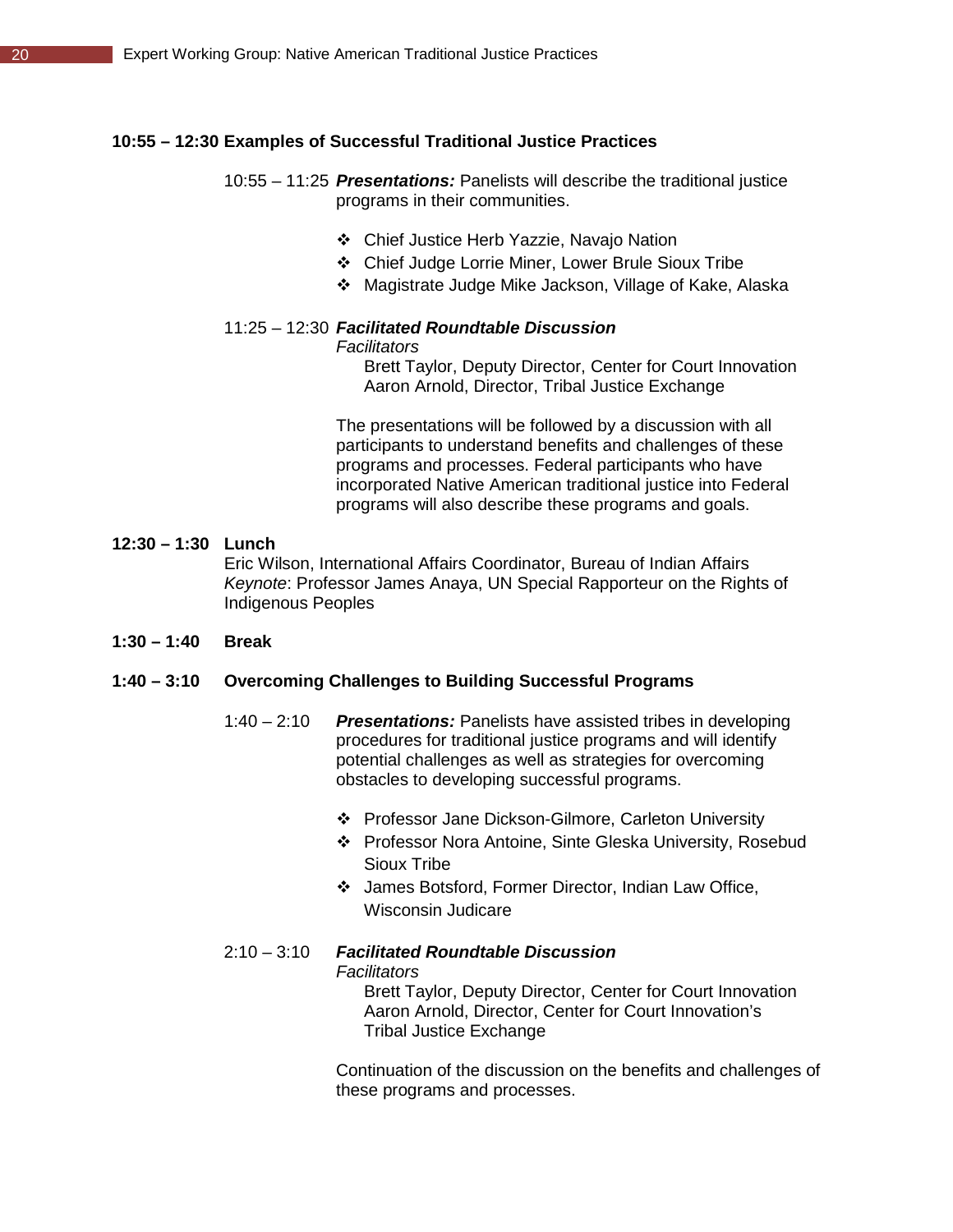**3:10 – 3:20 Break**

## **3:20 – 5:40 Moving Forward**

- 3:20 3:40 *Presentations:* Panelists will explore what is needed to sustain these programs and processes across the country—including programs for non-Native American communities.
	- Associate Judge David Raasch, Stockbridge-Munsee Tribe
	- Brett Taylor, Deputy Director, Center for Court Innovation

#### 3:40 – 5:40 *Facilitated Roundtable Discussion Facilitators* Brett Taylor, Deputy Director, Center for Court Innovation

Aaron Arnold, Director, Center for Court Innovation's Tribal Justice Exchange

The Expert Working Group will be asked to develop recommendations on the use and/or support of traditional justice practices.

## **5:40 – 6:00 Concluding Remarks and Prayer**

Maha Jweied, Senior Counsel, Access to Justice Initiative Tricia Tingle, Associate Director, Tribal Justice Support, Office of Justice Services, Bureau of Indian Affairs

*Closing Prayer:* Associate Judge David Raasch, Stockbridge-Munsee Tribe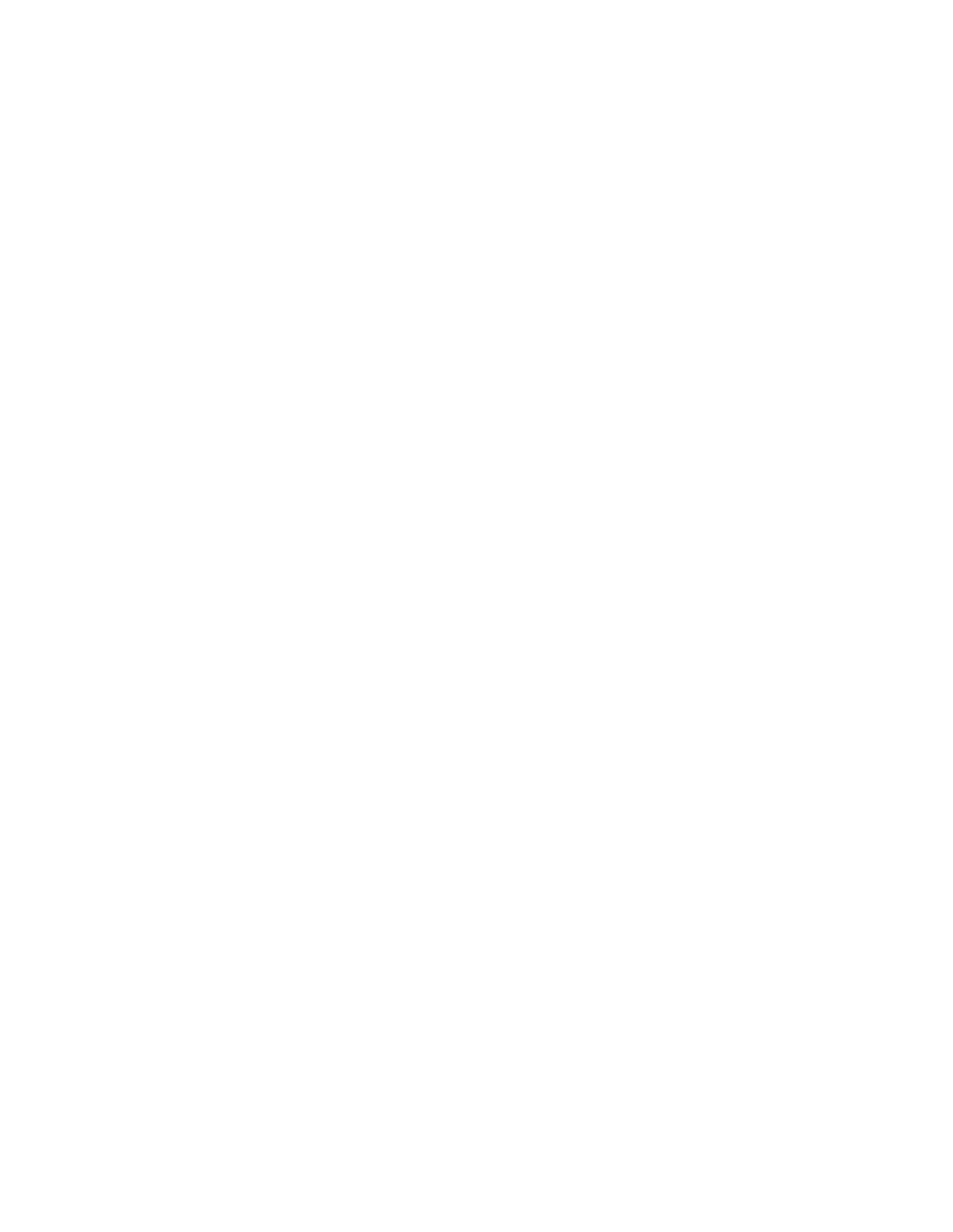# <span id="page-28-0"></span>APPENDIX B: LIST OF PARTICIPANTS

S. James Anaya Special Rapporteur on the Rights of Indigenous Peoples Office of the High Commissioner for Human Rights Geneva, Switzerland

James Antal Deputy Associate Administrator Youth Development Prevention and Safety Division Office of Juvenile Justice and Delinquency Prevention U.S. Department of Justice Washington, DC

Nora Antoine Professor Sinte Gleska University Mission, SD

Aaron Arnold Director Tribal Justice Exchange Center for Court Innovation Syracuse, NY

James Botsford Former Director Indian Law Office Wisconsin Judicare, Inc. Wausau, WI

James Cantrall Deputy Director Office for Victims of Crime U.S. Department of Justice Washington, DC

Melanca Clark Senior Counsel Access to Justice Initiative U.S. Department of Justice Washington, DC

Sheila Cooper Senior Advisor for Tribal Affairs The Substance Abuse and Mental Health Services Administration Rockville, MD

Patrick Dunckhorst Juvenile Justice Program Specialist, OJJDP U.S. Department of Justice Washington, DC

Jane Dickson-Gilmore Professor Department of Law and Legal **Studies** Carleton University Ottawa, ON, Canada

Silvia Dominguez-Reese Senior Counsel Access to Justice Initiative U.S. Department of Justice Washington, DC

Kathleen ME Gless Victim Justice Program Specialist Office for Victims of Crime U.S. Department of Justice Washington, DC

Kathi Grasso Senior Policy and Legal Advisor Office of Juvenile Justice and Delinquency Prevention U.S. Department of Justice Washington, DC

Leslie A. Hagen National Indian Country Training Coordinator U.S. Department of Justice Columbia. SC

Nicole Hanna Liaison, U.S. Department of the Interior – U.S. Department of **Justice** Washington, DC

Norena-Ann Henry Senior Policy Advisor Bureau of Justice Assistance U.S. Department of Justice Washington, DC

Paige Hausburg Tribal Coordinator Office of Child Support **Enforcement** Administration for Children and Families U.S. Department of Health and Human Services Washington, DC

Sam Hirsch Deputy Associate Attorney **General** U.S. Department of Justice Washington, DC

Magistrate Judge Mike Jackson Customary & Traditional Officer Kake Circle Peacemaking Kake, AK

Maha Jweied Senior Counsel Access to Justice Initiative U.S. Department of Justice Washington, DC

Karen Lash Senior Counsel Access to Justice Initiative U.S. Department of Justice Washington, DC

Deborah Leff Acting Senior Counselor for Access to Justice Access to Justice Initiative U.S. Department of Justice Washington, DC

Chief Judge Lorrie Miner Lower Brule Sioux Tribal Court Lower Brule, SD

Steven C. Moore Senior Staff Attorney Native American Rights Fund Boulder, CO

David Morrissette, Ph.D. LCSW Senior Program Manager Center for Mental Health Services The Substance Abuse Mental Health Services Administration Rockville, MD

Steven W. Perry **Statistician** Bureau of Justice Statistics U.S. Department of Justice Washington, DC

Associate Judge David Raasch Stockbridge-Munsee Tribe Bowler, WI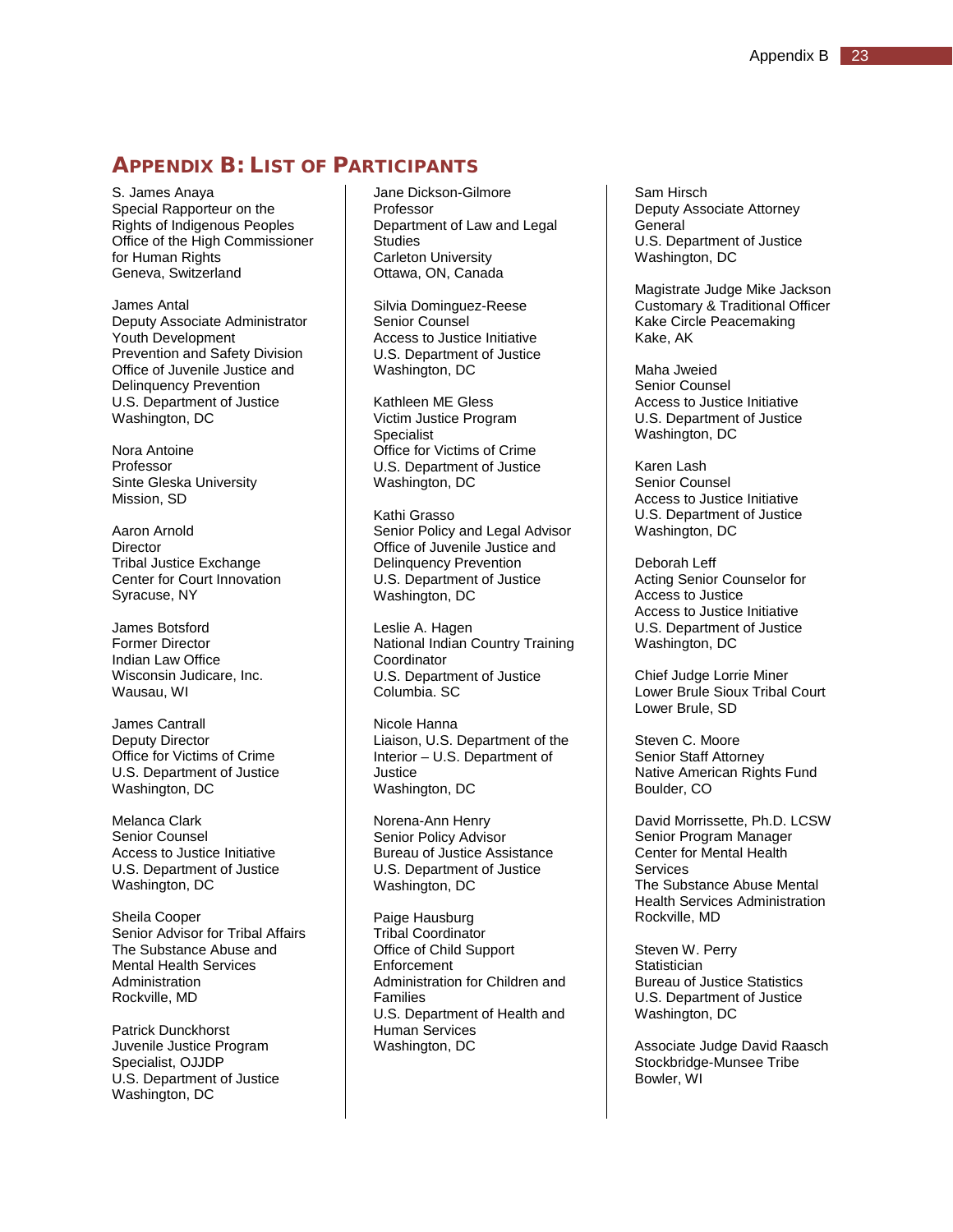Brett Shelton Staff Attorney Native American Rights Fund Boulder, CO

Justice Barbara Anne Smith Chickasaw Supreme Court Ada, OK

Brett Taylor Deputy Director Center for Court Innovation New York, NY

Gaye Tenoso Deputy Director Office of Tribal Justice U.S. Department of Justice Washington, DC

Patricia Thackston Policy Advisor Bureau of Justice Assistance U.S. Department of Justice Washington, DC

Tricia Tingle Associate Director Office of Justice Services - Tribal Justice Support Bureau of Indian Affairs U.S. Department of the Interior Washington, DC

Tracy Toulou **Director** Office of Tribal Justice U.S. Department of Justice Washington, DC

Vicki Turetsky Commissioner Office of Child Support Enforcement U.S. Department of Health and Human Services Washington, DC

Eric Wilson International Affairs Coordinator Bureau of Indian Affairs and Bureau of Indian Education U.S. Department of the Interior Washington, DC

Chief Justice Herb Yazzie The Supreme Court of the Navajo Nation Window Rock, AZ, Navajo Nation

Chief Justice Emeritus Robert Yazzie Navajo Nation Window Rock, AZ, Navajo Nation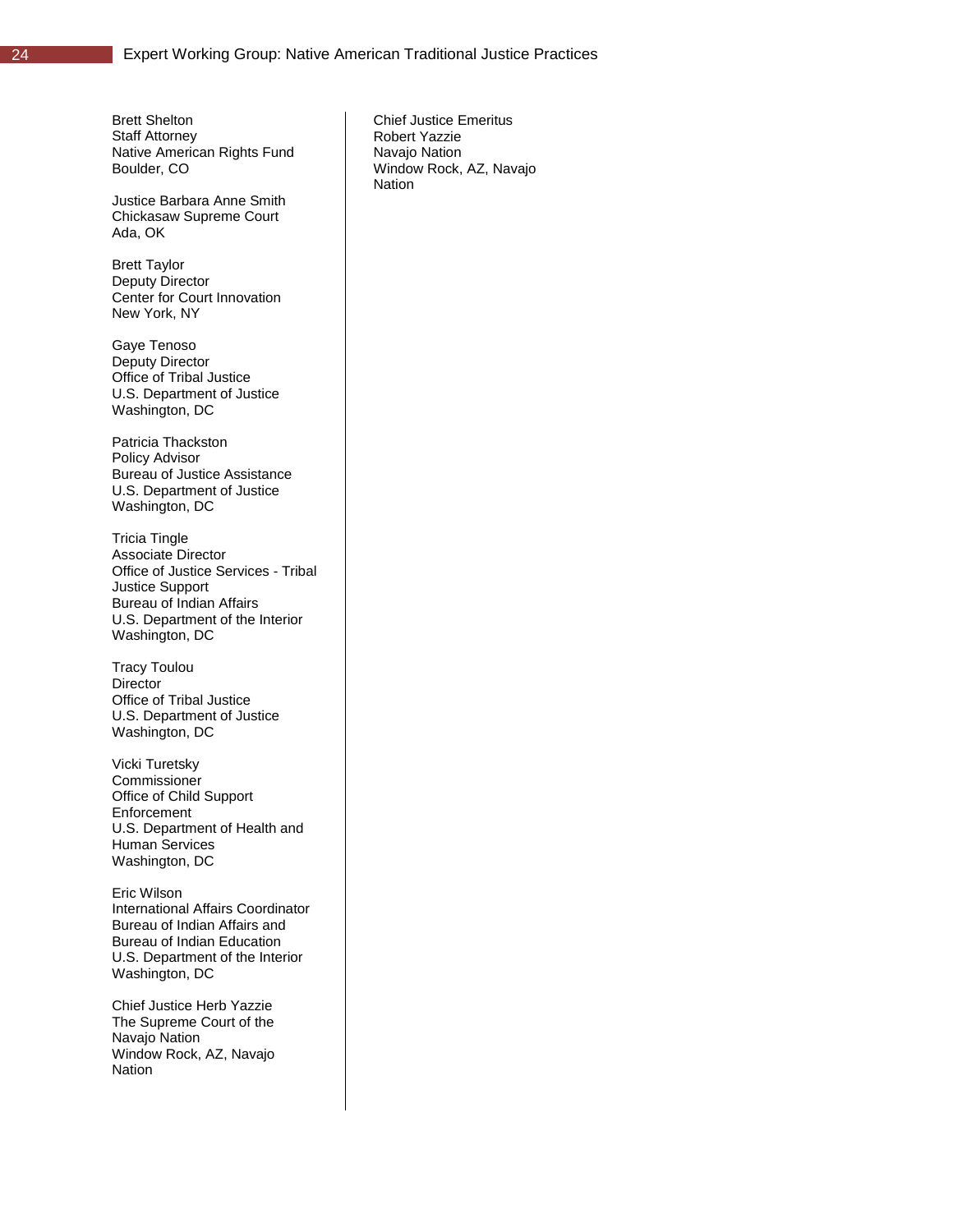# <span id="page-30-0"></span>APPENDIX C:

# RECENT FEDERAL EFFORTS TO SUPPORT TRADITIONAL JUSTICE

## **U.S. DEPARTMENT OF THE INTERIOR, BUREAU OF INDIAN AFFAIRS (BIA) <http://www.bia.gov/>**

- **Public Law 638 Contracts**: The Bureau of Indian Affairs funds 190 Tribal Courts through Public Law 638 Contracts. Tribes may use this funding to support traditional justice processes, which many do including recently awarded base increase to Navajo Nation to support traditional peacemakers.
- **One-Time Funding to Tribal Courts:** The Bureau of Indian Affairs also provides onetime funding for Tribal courts that receive funding under the Public Law 638 contracting and competing process at the end of each fiscal year. Requests for funding under this mechanism must be submitted as a direct request by the tribe to fund costs associated with the traditional justice. Some tribes have requested and successfully received funding to support this activity in the past.
- **Tribal Court Assessment:** The Bureau of Indian Affairs provides specific funding to tribes who participate in Public Law 638 contracting or compacting have gone through the Tribal court assessment. In the event that there is a strategic plan developed, the Bureau provides financial assistance and training and technical assistance to the reviewed Tribal court to the extent funding is available. If deficiencies are identified, additional resources might be available in this way.
- **Court of Indian Offenses (Code of Federal Regulation Courts):** The Bureau of Indian Affairs, in collaboration with the Santa Fe Indian School owned by the nineteen pueblos, has launched an initiative to address student discipline infractions through traditional interventions, requiring the students to apologize to their pueblo governor. The students are also provided with a success counselor who will work as a liaison between the student and school administration, tribal government, and the court.
- \* To learn more about these opportunities, please contact the Bureau of Indian Affairs Office of Justice Services – Tribal Justice Support: [http://www.bia.gov/WhoWeAre/BIA/OJS/ojs-services/ojs-tjs/index.htm.](http://www.bia.gov/WhoWeAre/BIA/OJS/ojs-services/ojs-tjs/index.htm)

# **U.S. DEPARTMENT OF JUSTICE, OFFICE OF JUSTICE PROGRAMS (OJP) <http://www.ojp.usdoj.gov/>**

 DOJ Tribal Training and Technical Assistance Providers for Tribal Courts: [http://www.justice.gov/tribal/tta.html#s4](http://www.justice.gov/tribal/tta.html%23s4)

# **U.S. DEPARTMENT OF JUSTICE, NATIONAL INSTITUTE OF JUSTICE (NIJ) <http://www.ojp.usdoj.gov/nij/>**

 OJP and NIJ-funded work on this topic can be found at: [http://www.nij.gov/topics/tribal](http://www.nij.gov/topics/tribal-justice/Pages/bibliography.aspx)[justice/Pages/bibliography.aspx.](http://www.nij.gov/topics/tribal-justice/Pages/bibliography.aspx)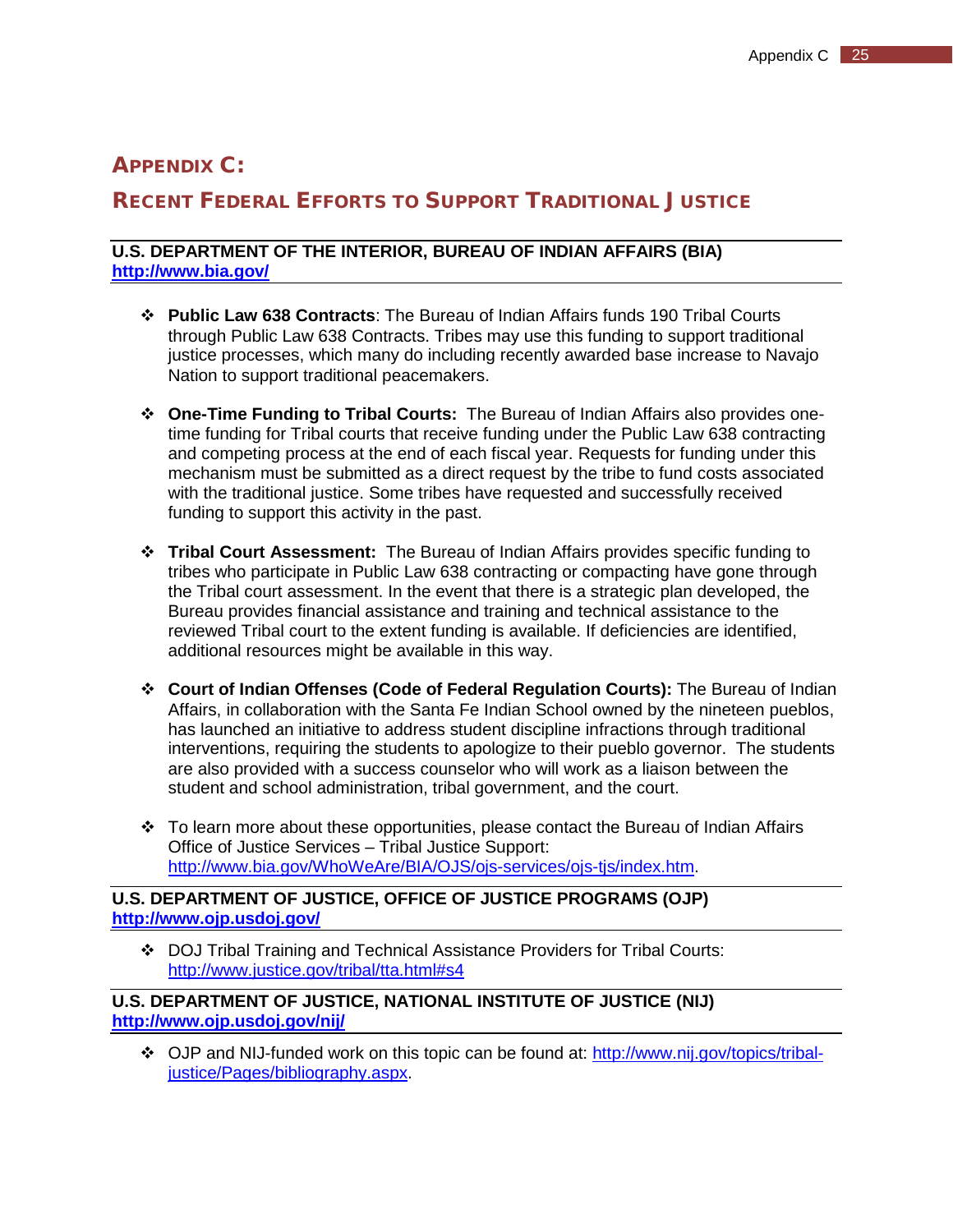# **U.S. DEPARTMENT OF JUSTICE, BUREAU OF JUSTICE ASSISTANCE (BJA) <http://www.ojp.usdoj.gov/BJA/>**

 **Tribal Courts Assistance Program** (which is found in Purpose Area 3 of the Coordinated Tribal Assistance Solicitation or CTAS): The purpose of the Tribal Courts Assistance Program (TCAP) is to support the development, implementation, enhancement and continuing operation of Tribal judicial systems. Competitive grant funding is available to federally recognized tribes of any size for implementing, enhancing and continuing the operation of Tribal courts, including improving indigent defense. Tribes can, and many do, use this fund to support traditional justice models. TTA is available to both tribes who receive grant funding and those who do not.

# **TTA resources:**

- Tribal Judicial Institute at University of North Dakota's School of Law, more information can be accessed and assistance requested by visiting: <http://law.und.edu/tji/tcap.cfm>
- > National Tribal Judicial Center:<http://www.judges.org/ntjc>
- Center for Court Innovation Tribal Justice Exchange Peacemaking Program: [http://www.courtinnovation.org/project/peacemaking-program.](http://www.courtinnovation.org/project/peacemaking-program)
- **Indian Alcohol and Substance Abuse Program** (available through CTAS Purpose Area 3): The purpose of the Indian Alcohol and Substance Abuse Program (IASAP) is to assist tribes in addressing alcohol and other substance abuse concerns through culturally relevant programs. Competitive grant funding is available to federally recognized tribes of any size. Tribes can, and many do, use these funds to support traditional practices and traditional justice models. TTA is available to both tribes who receive grant funding and those who do not.

#### **TTA resources:**

- o National Criminal Justice Training Center at Fox Valley Technical College: <https://www.ncjtc.org/iasap/Pages/default.aspx>
- **Healing to Wellness Courts** through both IASAP and the Adult Drug Court Program, funds and TTA are available to support healing to wellness courts which rely heavily on traditional justice practices. Competitive grant funds are available to federally recognized tribes of any size. TTA is available to both tribes who receive grant funding and those who do not.

#### **TTA resources:**

- o Tribal Law and Policy Institute:<http://www.tribal-institute.org/lists/bja.htm>
- **Tribal Justice Systems Strategic Planning** (available through CTAS Purpose Area 2): This program designed to support tribes in developing a comprehensive tribal justice system strategic plan. A strong emphasis is placed on tailoring the process to each individual tribe's unique resources and needs and many tribes chose to place an emphasis on incorporating traditional justice practices into their overall plan. Competitive grant funds are available to federally recognized tribes of any size. TTA is available to both tribes who receive grant funding and those who do not.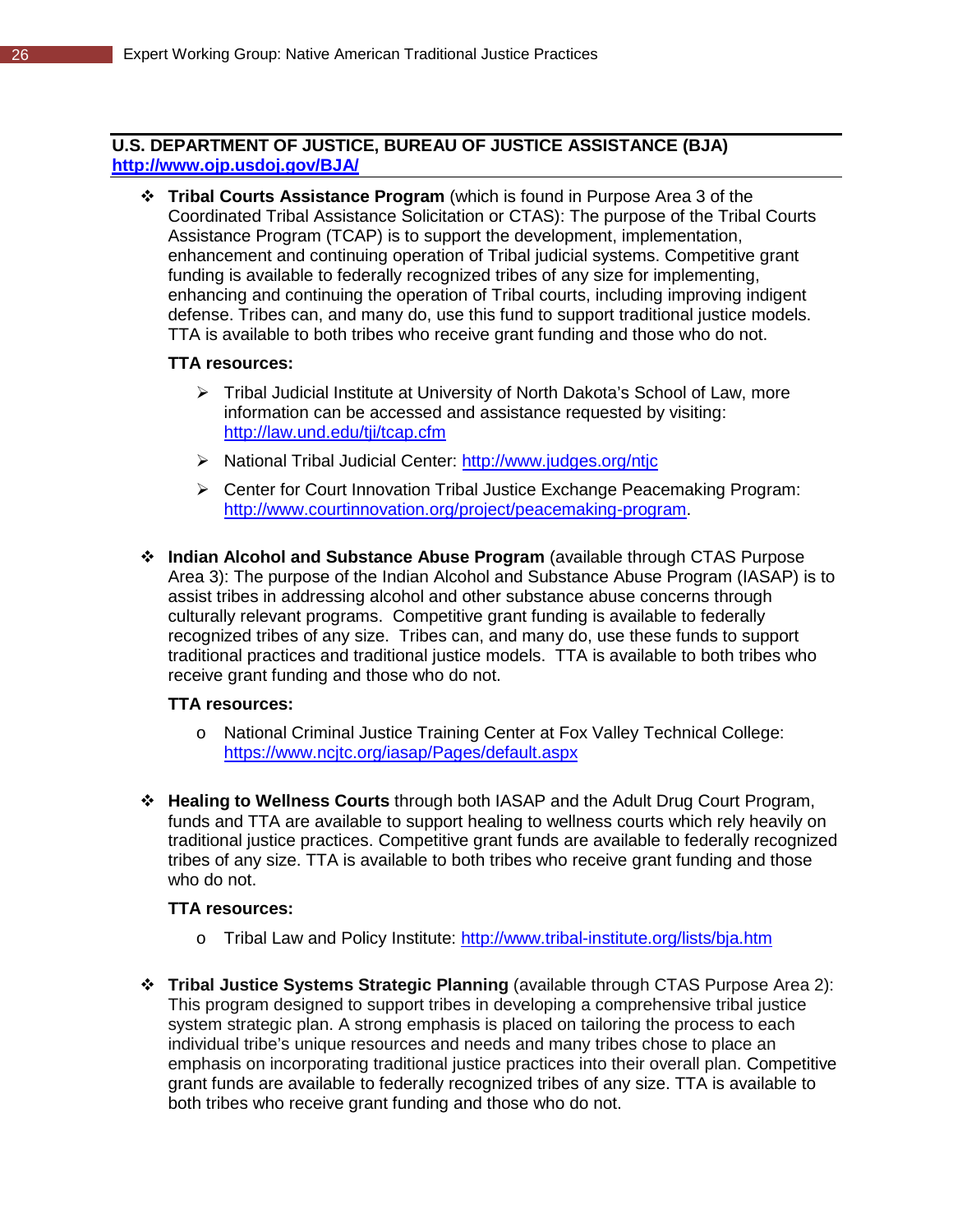# **TTA resources:**

- o National Criminal Justice Training Center at Fox Valley Technical College: <https://www.ncjtc.org/TJSPP/Pages/default.aspx>
- **Tribal Justice Systems Infrastructure Program** (available through CTAS Purpose Area #4)**.** The Tribal Justice Systems Infrastructure Program (TJSIP) is designed to assist tribes with planning, renovating and constructing justice system facilities such as correctional facilities, multipurpose justice centers (including courts), correctional alternative facilities, and transitional living facilities. TTA is available to both tribes who receive grant funding and those who do not.

## **TTA resources:**

- o National Indian Justice Center:<http://www.nijc.org/CTASArea4.html>
- **Tribal Civil and Criminal Legal Assistance Program (TCCLA)**

The Tribal Civil and Criminal Legal Assistance (TCCLA) Program provides grants, policy leadership, and TTA to support federally recognized Indian tribes in enhancing their tribal justice systems and improving access to those systems. The grants are targeted to nonprofit organizations with a  $501(c)(3)$  tax status to provide legal assistance services under tribal jurisdictions for Indian tribes, tribal justice systems, tribal members and where appropriate non-Indians. Resources serve to strengthen and improve the representation of all indigent defendants in criminal proceedings and tribal member, indigent litigants in civil causes of action under tribal jurisdiction. Legal support to tribal governments and tribal justice systems may include but are not limited to the enhancement of court policies, procedures, and code. Lastly, training and technical assistance funds are targeted to national or regional membership organizations and associations whose membership or membership section consists of judicial system personal within tribal justice systems. TTA funds support the development and enhancement of tribal justice systems, including peacemaking. Visit the BJA Tribal Civil and Criminal Legal Assistance Program web page at [https://www.bja.gov/ProgramDetails.aspx?Program\\_ID=102](https://www.bja.gov/ProgramDetails.aspx?Program_ID=102)

The National Tribal Justice Resource Center (Resource Center) of the National American Indian Court Judges Association (NAICJA) serves as BJA's primary TTA provider to TCCLA grantees and provides TTA to tribal justice systems personnel, indigent defense services, tribal leaders, and those organizations seeking to provide civil legal assistance or public defense services to tribal communities and Alaska native villages. For more information, visit: [www.naicja.org](http://www.naicja.org/)

The American Probation and Parole Association (APPA) in partnerships with the Tribal Judicial Institute of the University of North Dakota and the National Tribal Judicial Center of the National Judicial College provides training and technical assistance to Indian tribes and tribal justice systems who are implementing or plan to implement enhanced sentencing authority provision authorized in the Tribal Law and Order Act. For more information, visit: [http://www.appa-net.org](http://www.appa-net.org/)

#### **Tribal-State-Local Intergovernmental Collaboration**

Under Section 222 of the Tribal Law and Order Act directs the Attorney General to provide technical assistance on strategies to promote intergovernmental collaboration among state, tribal, and local partners to develop successful cooperative relationships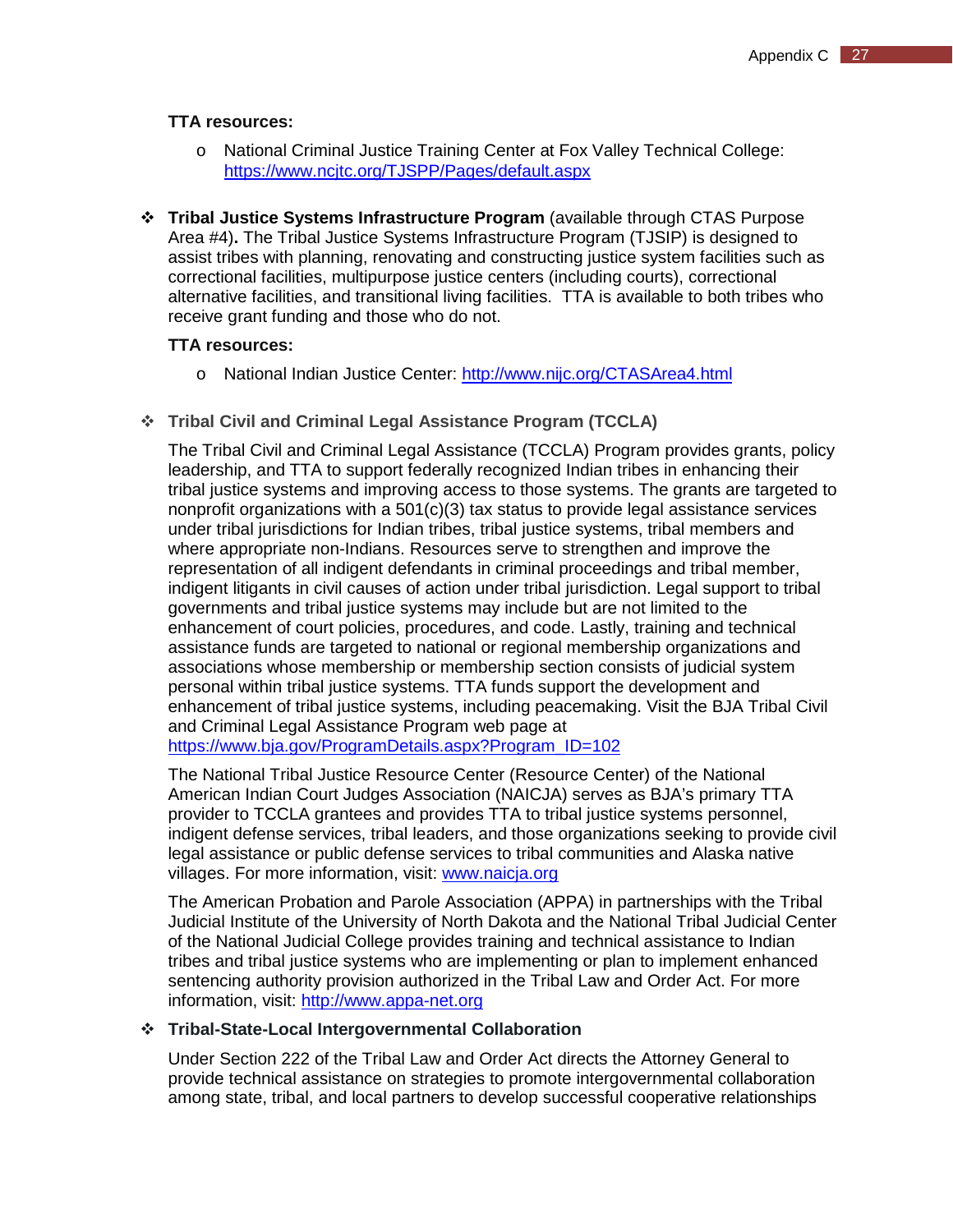that effectively combat crime in Indian Country and nearby communities. Topic areas include law enforcement, prosecution, public defense, courts, including traditional forms of peacemaking, corrections probation and parole and offender reentry. As part of this effort, BJA is working with federal and Training and Technical Assistance partners to coordinate resources. BJA supports its grantees and nongrantee tribes to help build, enhance, or expand their activities as they relate to crime prevention, the administration of justice, and other significant efforts. A current list of BJA tribal justice TTA providers can be accessed through the tribal justice and safety web site: [www.justice.gov/tribal](http://www.justice.gov/tribal)

# **National Training and Technical Assistance Center**

BJA's National Training and Technical Assistance Center (NTTAC) is a major source of criminal justice TTA information and resources, offering specialized assistance on current laws and evolving trends that affect the criminal justice field. BJA-sponsored TTA provides direct assistance to develop and implement comprehensive, systemwide strategies for public safety that also improve criminal justice systems. NTTAC supports criminal justice practitioners, elected officials, and citizen advocates in the following areas: training, information dissemination, technical assistance, and conference facilitation. For more information, visit the NTTAC web site at<http://bjatraining.org/>

# **U.S. DEPARTMENT OF JUSTICE, BUREAU OF JUSTICE STATISTICS (BJS) <http://bjs.ojp.usdoj.gov/>**

 2014 National Survey of Tribal Court Systems, includes questions on traditional systems:<https://www.tribalcourtsurvey.org/>

# **U.S. DEPARTMENT OF JUSTICE, OFFICE OF JUVENILE DELINQUENCY AND PREVENTION (OJJDP)<http://www.ojjdp.gov/>**

- ❖ OJJDP Tribal Youth Training and Technical Assistance Center, [http://www.tribalyouthprogram.org/about-training-and-technical-assistance-center.](http://www.tribalyouthprogram.org/about-training-and-technical-assistance-center)
- OJJDP and BJA, in partnership with the American Probation & Parole Association and the Education Development Center, Webinar: Alternatives to Incarceration in Indian Country on Thursday (June 20, 2013) (The goal of this webinar was to provide Tribal justice agencies with an overview of the wide variety of alternatives to incarceration that can implemented into a menu of sentencing options and programs to enhance the community-based services provided to justice-involved Tribal members.) [\(https://www2.gotomeeting.com/register/458326794\)](https://www2.gotomeeting.com/register/458326794)